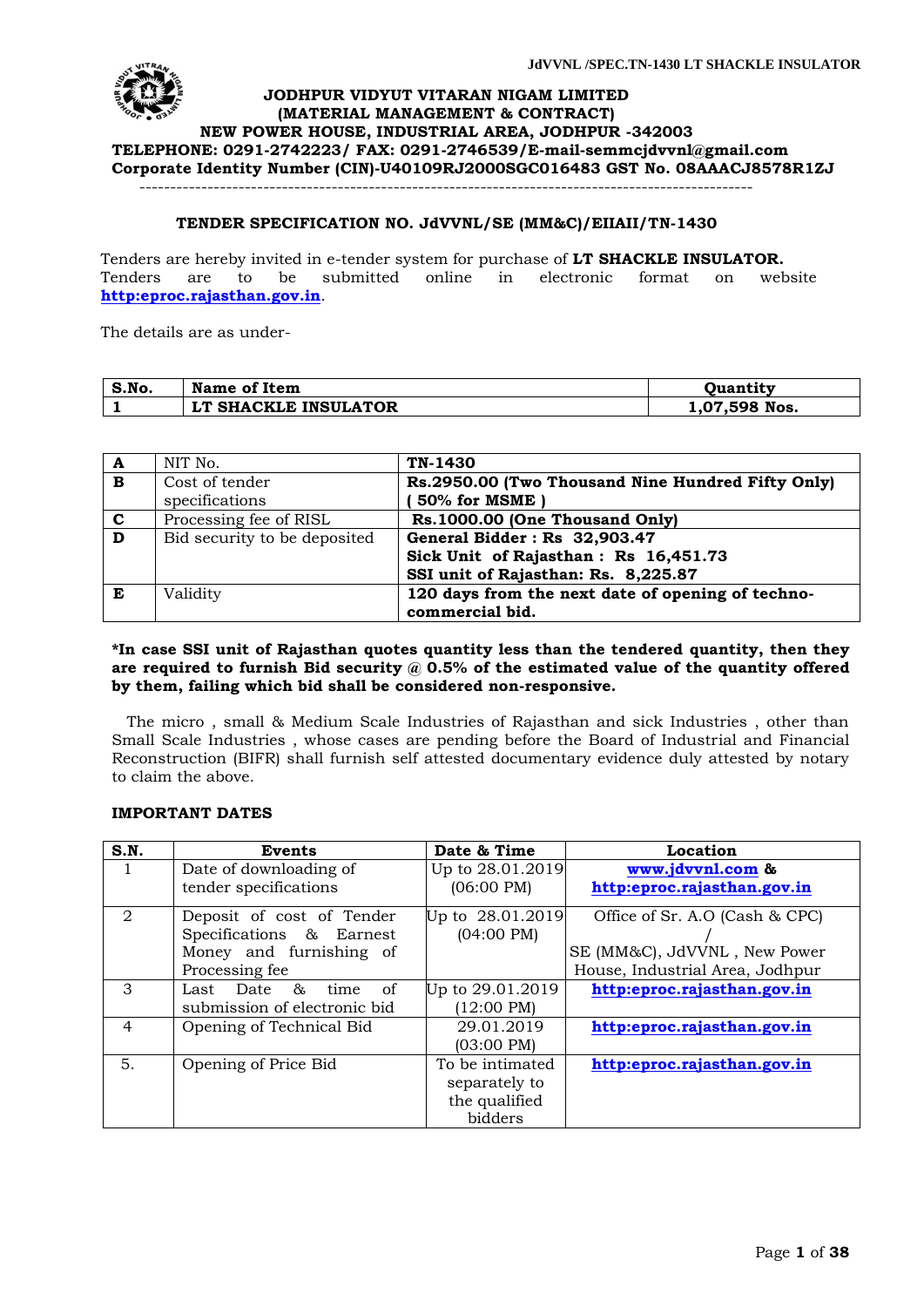| Section-I      | Instructions to bidders                                       | For e-Tendering             |
|----------------|---------------------------------------------------------------|-----------------------------|
| Section-II     | General Conditions of Contract                                |                             |
| Section-III    | Technical Specification for LT SHACKLE INSULATOR              |                             |
| Schedule-I     | Schedule of Requirement                                       |                             |
| Schedule-III   | Details of Standards                                          |                             |
| Schedule-III A | Pre Qualification Requirement (PQR)                           |                             |
| Schedule-III B | Performa for Bank Guarantee in lieu of Type Test              |                             |
| Schedule-IV    | BOQ (Price Schedule)                                          | To be submitted on line     |
| Schedule-IVA   | Details of tendered quantity, quantity offered                | The bidder is required to   |
|                | along with justification with reference to                    | justify quantity offered as |
|                | qualifying Requirement.                                       | per qualifying requirement. |
| Schedule V     | Departure from Guaranteed Technical Particulars               |                             |
| Schedule VA    | Guaranteed Technical Particulars For<br><b>LT</b>             |                             |
|                | SHACKLE INSULATOR                                             |                             |
| Schedule VI A  | Departure from the requirement of Technical                   |                             |
|                | Specification.                                                |                             |
| Schedule VI B  | Departure from commercial terms & conditions of               |                             |
|                | specification                                                 |                             |
| Schedule VII   | List of Past Supplies                                         |                             |
| Schedule VII A | C.A. Certificate for Quantity Justification.                  |                             |
| Schedule VIII  | Delivery schedule.                                            |                             |
| Schedule IX    | List of equipment & technical hands available                 |                             |
|                | with the biding firm.                                         |                             |
| Schedule X     | Format of Affidavit for Rajasthan MSME                        |                             |
| General        | Amendments in ITB & GCC                                       |                             |
| Appendix-A     | Performa for Bank Guarantee in lieu of Bid Security           |                             |
| Appendix-B     | Important Instruction, Annexure-A, Annexure-I,<br>Annexure-II |                             |

#### **INDEX**

1. Tender documents will be made available on e-Tendering portal [www.eproc.rajasthan.gov.in](http://www.eproc.rajasthan.gov.in/) The bidders, in their own interest are requested to read very carefully the tender document before submitting the bid only through online on website [www.eproc.rajasthan.gov.in](http://www.eproc.rajasthan.gov.in/). The bidders can download bid up to 04:00 p.m. one day prior to schedule date of opening of respective bid mentioned above documents and submit their bids online up to 12:00 p.m. on schedule of respective bid mentioned above.

- 2. Eligible bidders should submit their bid well in advance instead of waiting till last date JdVVNL will not be responsible for non-submission of bids due to any website related problems.
- 3. The cost of Tender specification **Rs. 2950/-** (Non-Refundable) to be paid by Demand Draft in Favour of the Sr. Accounts officer(Cash & CPC), JdVVNL, Jodhpur and tender processing fees Rs. **1000/-** shall be payable by demand draft in favour of The Managing Director RISL, Jaipur ( Non-Refundable). The bidders are required to deposit all these payments in the office of the SE(MM&C), JdVVNL, Jodhpur up to 4.00 PM one day prior to date of tendering otherwise their bids are liable to be rejected.
- 4. The Bid Security amount (as applicable) to be paid by demand draft/banker"s cheque in favour of SR.AO(CASH & CPC), JDVVNL, Jodhpur (Payable at jodhpur) 342003 **up to 4.00 p.m upto one WORKING day prior to schedule date of opening** of respective bid or Bank guarantee, in specified format, of a scheduled bank in favour of superintending Engineer (MM&C), JDVVNL, Jodhpur **up to 4.00 p.m. up to one WORKING day prior to schedule date of opening** of respective bid and obtain a receipt/acknowledgement thereof. No other mode of deposit shall be accepted. At the time of depositing the Bid Security amount or Bank Guarantee, the bidder shall also furnish self attested and duly attested by Notary, the documentary evidence of SSI unit of Rajasthan or of sick unit (as applicable). Along with affidavit as per schedule X on non-judical stamp of Rs. 100.

The Bank Guarantee against Bid Security be issued by Nationalized / Scheduled Bank. The same may be accepted after confirmation by issuing Bank. If any Bid Security Bank Guarantee is not in proper format / not confirmed by the issuing Bank the same would not be accepted and the bidder would be immediately sorted out from bid process.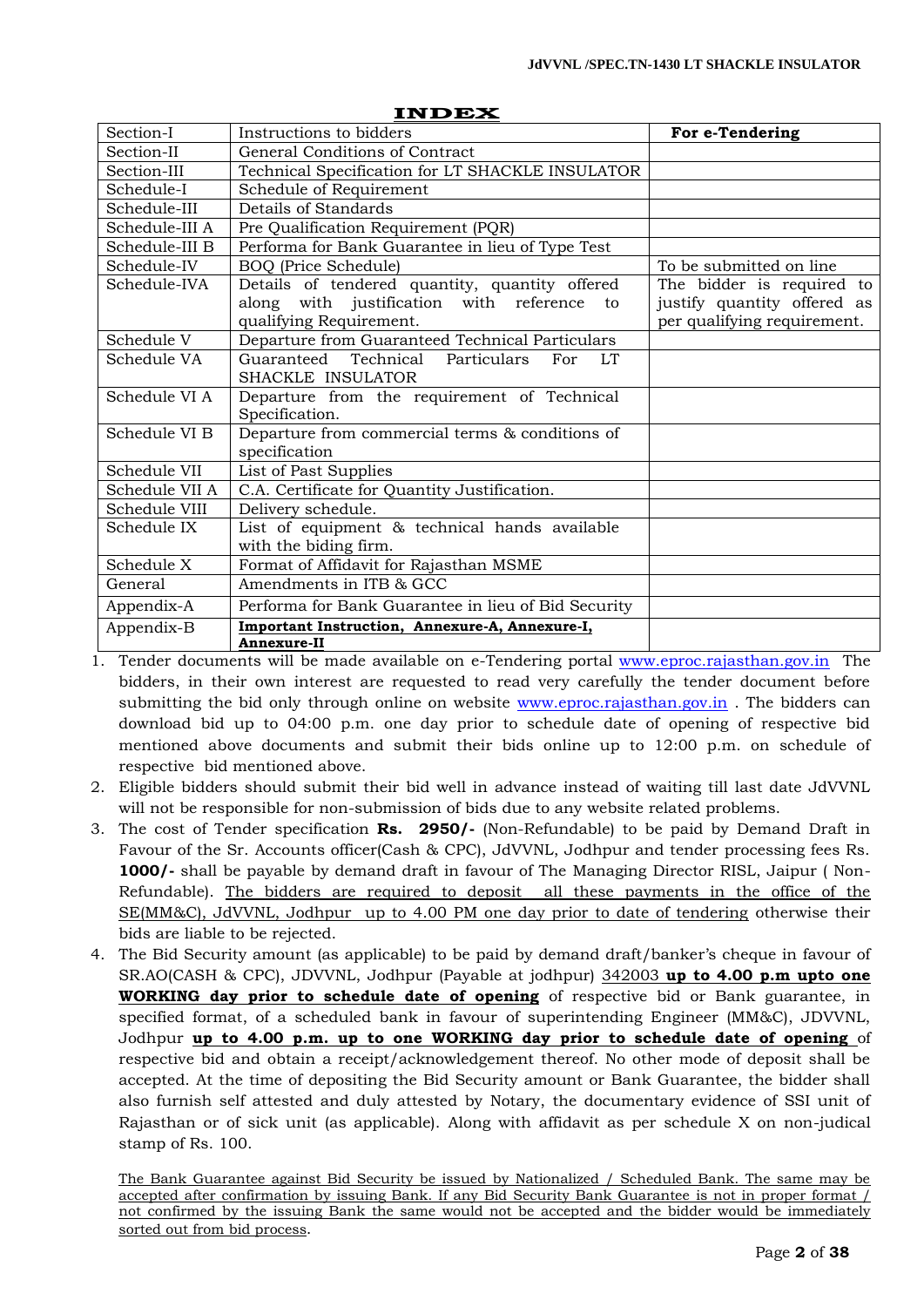#### **SECTION-III**

#### **--------------------**

#### **TECHNICAL SPECIFICATION OF LT SHACKLES INSULATORS FOR L.T. DISTRIBUION OVERHEAD POWER LINES UNDER UNDER TN-1430.** --------------------------------------------------------------------------------------------------------------

#### **1.0 SCOPE:**

.

1.1 This section provides for design, manufacture, inspection & testing before dispatch, supply and delivery of Porcelain L.T.Shackle Insulators specified herein for their satisfactory use and operation on various L.T. distribution overhead power lines of the state.

1.2 It is not the intent to specify completely herein all the details of the design and construction of equipment. However, the equipment shall conform in all respect to high standards of engineering, design and workmanship and shall be capable of performing in continuous commercial operation up to the bidder's guarantee, in a manner acceptable to the purchaser, who will interpret the meanings of drawings and specification and shall have the power to reject any work or material which in his judgment is not in accordance therewith. The offered equipment shall be complete with all components necessary for their effective and trouble free operation. Such components shall be deemed to be within the scope of bidder's supply irrespective of whether those are specifically brought out in this specification and / or the commercial order or not.\

#### **2.0 CLIMATIC CONDITIONS:**

 The insulators shall be suitable for being installed directly in air with LT overhead power lines. These shall be therefore suitable for satisfactory operation under the tropical climatic conditions listed below :

| Location<br>i)                                                             | In the state of Rajasthan |
|----------------------------------------------------------------------------|---------------------------|
| ii) Maximum ambient air<br>Temperature (deg.C)                             | 50                        |
| iii) Maximum Temperature attainable<br>to an object exposed to sun (deg.C) | 60                        |
| iv) Minimum Ambient air<br>Temperature (deg.C)                             | $(-) 5.0$                 |
| v) Average daily ambient<br>air Temperature (deg.C)                        | 40.0                      |
| vi) Maximum relative humidity (%)                                          | 100                       |
| vii) Average rainfall per annum (mm)                                       | 100-1000                  |
| viii) Average Number of rainy<br>days per Annum                            | 70                        |
| Maximum altitude above mean<br>ix)<br>sea level (meters)                   | 1000                      |
| x) Isoceraunic level (Days/Annum)                                          | 40                        |
| xi) Maximum wind pressure (Kg/sq.m.)                                       | 195                       |
| xii) Seismic level                                                         | $0.33$ g                  |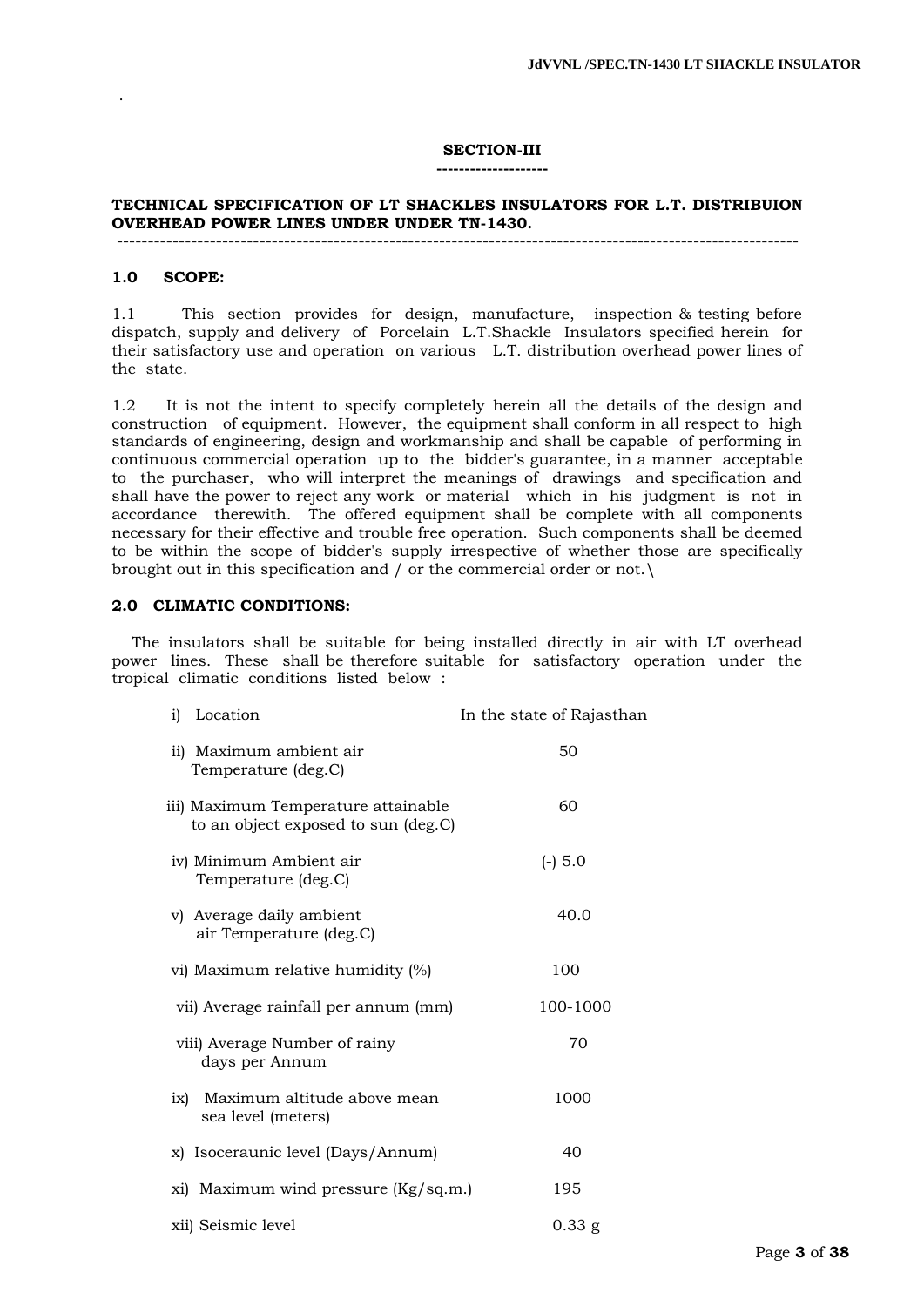# **3.0 PRINCIPAL PARAMETERS :**

3.1 The material shall conform to the following specific parameters :

| S.N. Item | Specification |
|-----------|---------------|
|-----------|---------------|

- ---- ---------- ---------------------
- 1. Type of Installation Outdoor 2. System Voltage 415 Volt (+10%, -15%)
	- 3. System frequency 50 Hz, + 5%
	- 4. Number of phases Three
	- 5. System of earthing Solidly grounded.

# **3.2 Details of insulators:**

- 3.2.1 The Insulators shall be suitable for use on various L.T. Distribution Power lines in a moderately polluted atmosphere.
- 3.2.2 The L.T.Shackle Insulators shall of size 90x75mm having dimensions as shown in fig.3, type-1 of IS:1445/1977 (Latest amended).
- 3.2.3 The L.T.Shackle Insulators shall be brown glazed and conforming to IS: 1445 / 1977 (Latest amended) in all respects.

#### **4.0 GENERAL TECHNICAL REQUIREMENTS:**

- 4.1 The porcelain of Insulators shall be sound, free from defects, thoroughly vitrified and smoothly glazed.
- 4.2 The glaze of the insulators shall be brown in colour. The glaze shall cover the entire porcelain surface parts except those areas that serve as supports during firing or are otherwise required to be left unglazed.
- 4.3 The design of the insulator shall be such that the stresses due to expansion & contraction in any part of the insulator shall not lead to its deterioration.
- 4.4 The insulator shall be in one piece.
- 4.5 The insulators shall have dimensions as specified above.
- 4.6 The Shackle Insulators shall have a `U' strap or a pair of straps and a cotter pin or two bolts and nuts having threads in accordance with IS:4218 (Pt.VI)/1967 (latest amended). The thickness of hexagon nuts shall be in accordance with IS: 1363 (Part-3/1984) (Latest amended).

#### **5.0 INSULATOR CHARACTERISTICS:**

---------------------------------------------------------------------------------------------------------------  **The L.T. Shackle Insulators shall have the electrical & Mechanical characteristics as given below:**

| ı.                     | Type of Insulator           | <b>Shackle Insulator</b> |
|------------------------|-----------------------------|--------------------------|
|                        | 2. Size of Insulators (mm)  | 90x75                    |
| 3. Dry power frequency |                             | 23                       |
|                        | Withstand Voltage KV (rms)  |                          |
| 4. Wet power frequency |                             | 10                       |
|                        | Withstand Voltage KV (rms)  |                          |
|                        | 5. Power frequency puncture | 1.3 x the actual         |
|                        | Withstand voltage KV (rms)  | dry flashover voltage.   |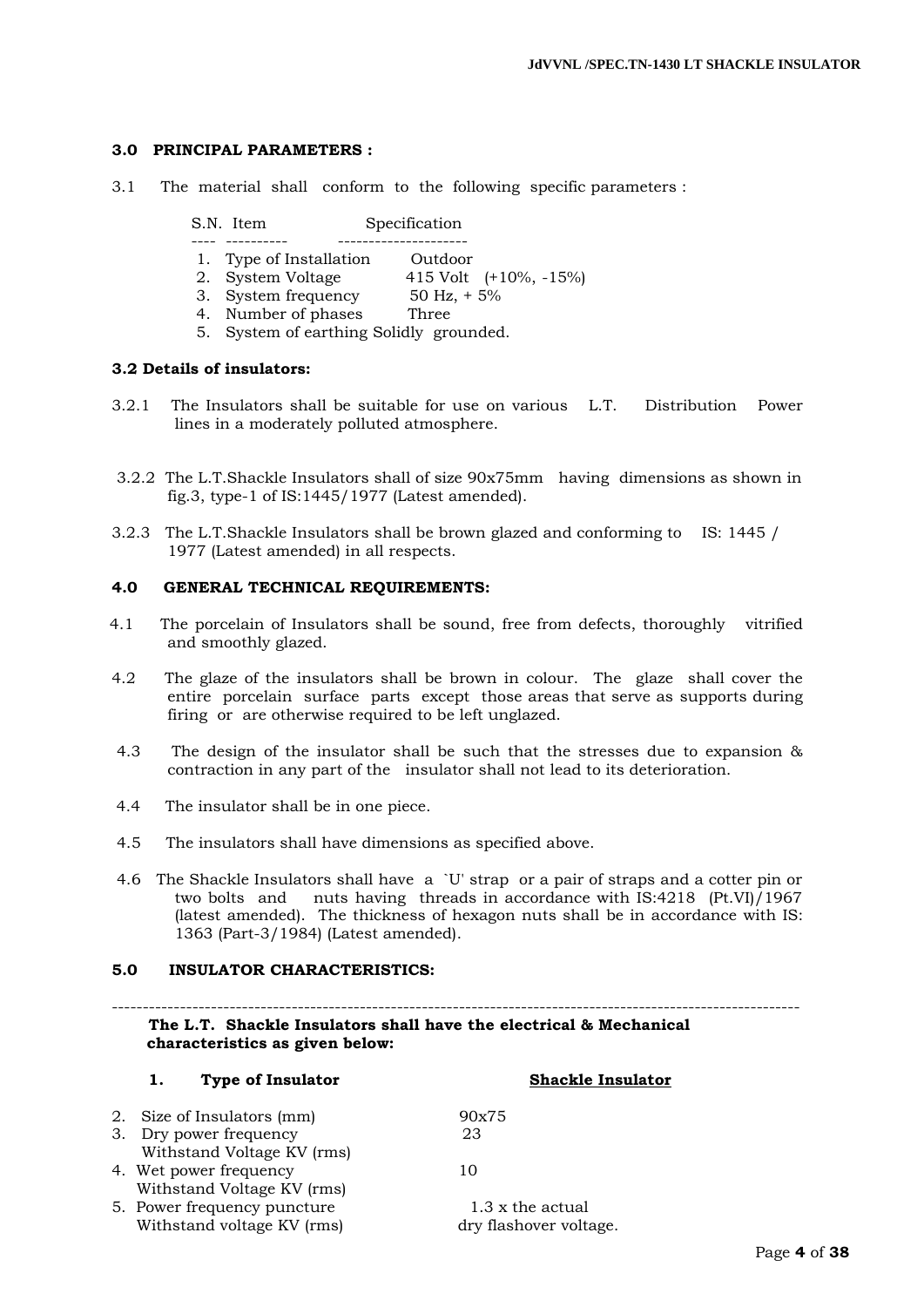#### --------------------------------------------------------------------------------------------------------------

# **6.0 IDENTIFICATION & MARKING:**

- 6.1 Each insulator shall be legibly and indelibly marked to show the following:
- i) Name or trade mark of the manufacturer.
- ii) Month &Year of manufacture.
- iii) Minimum failing load in KN
- iv) ISI certification marks if any.
- v) Purchaser"s Name i.e. JDVVNL
- 6.2 Marking on porcelain shall be printed & shall be applied before firing.
- 6.3 Offer not complying the condition of marking shall be treated as non responsive.
- 6.4 The insulators marked with ISI Certification Mark will be given preference

#### **7.0 DRAWINGS & DOCUMENTATION:**

- **7.1** The bidder shall furnish full description and illustrated catalogues of insulators offered along with the bid.
- **7.2** The bidder shall also furnish along with the bid the outline drawing of each insulator unit comply with relevant standard with latest amendment including cross- sectional view of the shell. The drawing shall include the following information:
	- i) Shell diameter and unit spacing with manufacturing tolerance.
	- ii) Weight of unit insulator.
	- iii) Identification mark.
	- iv) Manufacturer's catalogue number.
	- v) Brief installation instructions.

#### **8.0 TESTS:**

#### **8.1 TESTS BEFORE DESPATCH:**

 The insulators shall be subjected at contractor's works before dispatch, to the routine & acceptance tests given here under as per relevant IS with latest amendment.

#### **8.2 ROUTINE TESTS:**

 These tests are to carried out to check various requirements of insulators which are likely to vary during production. The following tests shall be conducted / carried out on each insulator by the bidder at his works as per relevant IS with Latest amendment and he should furnish certificate / record thereof during pre-dispatch inspection:-

i) Visual Examination

#### **8.3 ACCEPTANCE TESTS:**

 These tests shall be carried out on the samples taken from the lot for the purpose of the acceptance of that lot and shall be carried out by the bidder in the presence of the purchaser's representative(s). The following tests should be conducted in the order given below as per relevant IS with latest amendment:

- **i) Verification of dimensions ii) Temperature Cycle test**
- **iii) Mechanical strength test iv) Porosity Test**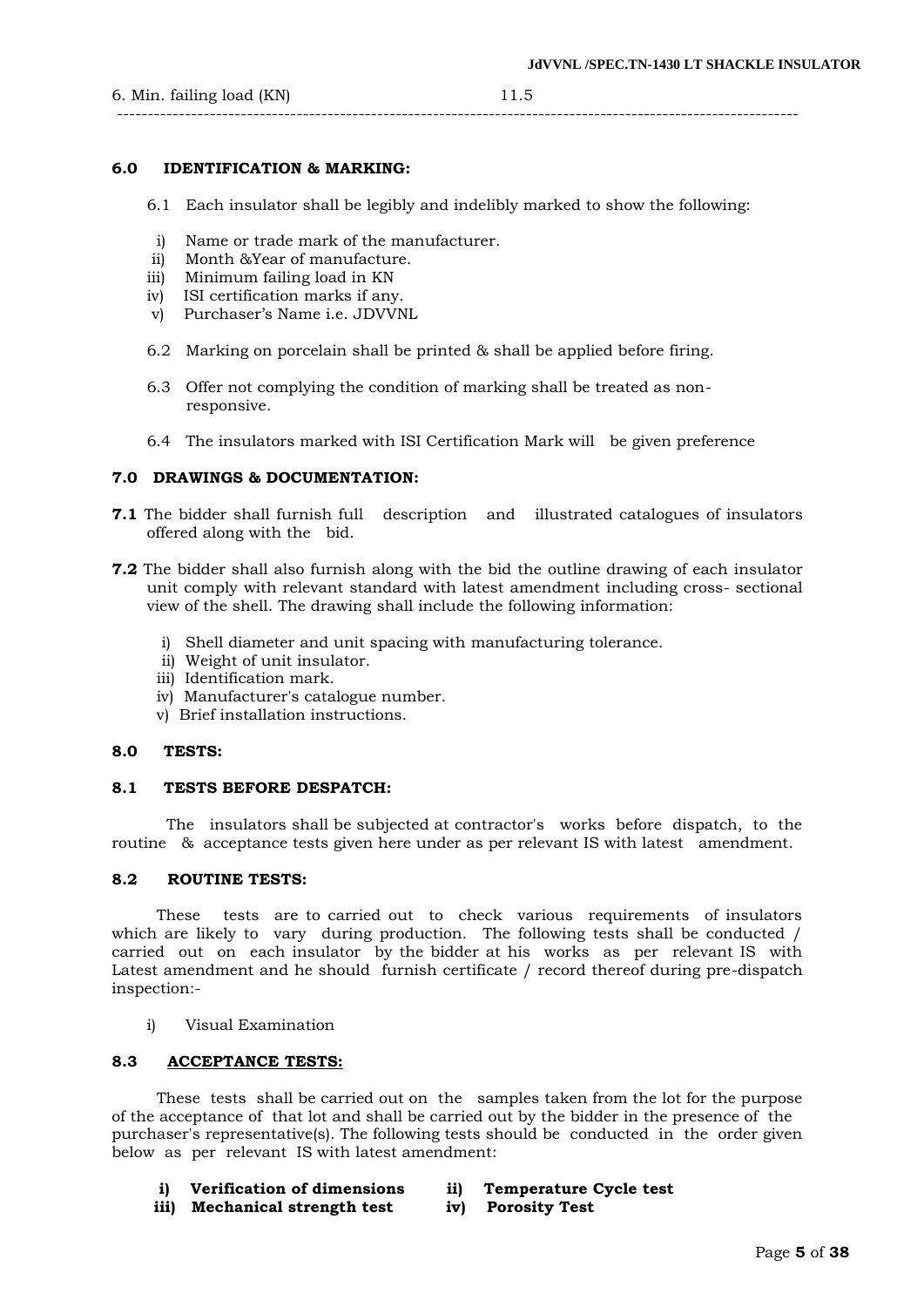# **8.4 TYPE TESTS:**

- **8.4.1** The type tests to be conducted on at least two units of LT **Shackle insulator** as per relevant IS: 1445/1977 (latest amended). The following tests shall constitute the type tests:
	- (i) Visual examination (clause 8.4)
	- (ii) Verification of dimensions (clause 8.5)
	- (iii) Dry power frequency voltage withstand test(clause 8.6)
	- (iv Wet power frequency voltage withstandtest (clause 8.7)
	- (v) Temperature cycle test (clause 8.8)
	- (vi) Mechanical failing load test (clause 8.9)
	- (vii) Power frequency puncture withstand test (clause 8.10)
	- (viii) Porosity test (clause 8.11)

However, the purchaser reserves the right to demand repetition of some or all the type tests in presence of purchaser's representative. For this purpose , the tenderer should indicate unit rate for carrying out such type tests. These test charges shall not be taken into consideration for bid evaluation.

#### **9.0 SAMPLING**:

 The sampling procedure as laid down in IS: 731/1971 with latest amendment (For LT Shackle Insulators) shall be followed for carrying out specified acceptance tests.

#### **10.0 TYPE TEST ON SAMPLES SELECTED FROM MATERIAL RECEIVED IN STORES FROM 1st OFFERED LOT:**

**10.1 The** first lot offered shall not be less than 10 % of the ordered qty or 5000 Nos. of each type of Insulators whichever less is.

**10.2 If** the bidder has already got conducted the requisite type test from the first lot of material received in Nigam"s store against any previous / earlier tender of JDVVNL and such Type Test reports are valid i.e not older than **5 years** on the date of opening of Techno-Commercial Bids,then the requirement of conducting Mandatory Type Test on the sample selected from 1<sup>st</sup> Lot of supply received in Nigam's store is **RELAXED**. For this purpose date of conducting type test will be considered.

# **ALTERNATIVELY**

In case the bidder do not meet above requirement than two sample of each type Insulators from the 1st lot of received in purchaser"s store shall be selected and sealed in the presence of representative of supplier for getting it Type Tested at Govt. / Govt. approved / Govt. recognized / NABL accredited Laboratory / ILAC Accredited**.**

**10.3** However, suppliers own lab shall not be considered for the purpose of type test reports. The selected and sealed sample for type test shall be identified by providing **Polycarbonate seals.** The transportation charges of sample from store to test house shall be borne by NIGAM, whereas the charges incurred towards type test of the material at test house shall be borne by the supplier. The testing charges should be remitted through D.D. in favour of Test House. The name of the test house shall be intimated separately.

#### **The bidder shall have to deposit type test charge(s) immediately with the supply of 1stlot. If the type test charge(s) are not deposited then acceptance of 2nd offered lot shall be at the discretion of purchaser.**

#### **10.4 In case sample(s) from first lot fail in type tests then:**

a) Supplier shall have to replace the full quantity of the respective inspected lot supplied to various stores which is lying unused.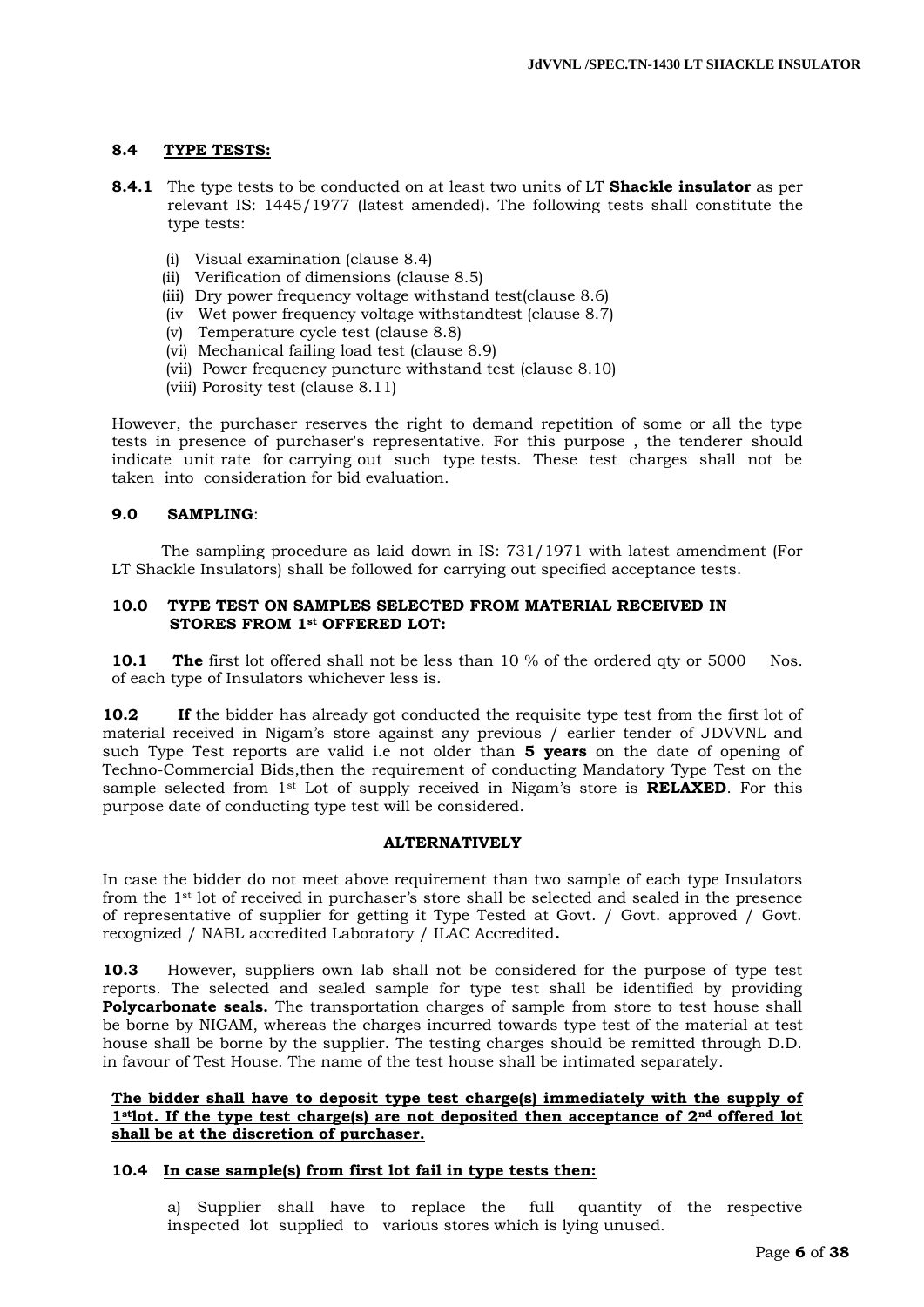# **b) For the quantity already utilized against the order in field a deduction of 30% (thirty percent) of F.O.R. destination price of the material supplied shall be made**

c) Sample(s) from next lot shall be selected again for type test. All test charges incurred towards type test of the material for second time shall be borne by the Supplier for which the testing charges should be remitted through D.D. in favour of the Test House by the supplier with the 2nd inspection offer.

#### **10.5 In case sample again fails in the type test then:**

a) The quantity supplied/received in stores and lying unused in stores shall stand rejected and shall be lifted back by the supplier.

#### **b) For the quantity already utilized against the order in field a deduction of 30% (thirty percent) of F.O.R. destination price of the material supplied shall be made**

c) Further supplies shall not be accepted and order shall stand cancelled.

 The various type tests as per relevant standards shall be conducted on Insulator.

#### **11.0 TOLERANCE ON DIMENSIONS / TEST RESULTS**:

As per IS: 1445/1977 with latest amendments (For LT Shackle Insulators)

#### **12.0 TESTS AT SITE**:

 The purchaser reserves the right to conduct all tests on each type of insulator after arrival at site and bidder shall guarantee test certificates figures under actual service conditions.

#### **13.0 TESTING FACILITIES**:

The bidder must indicate clearly about the various testing facilities for conducting various acceptance tests as well as routine tests as per relevant ISS as available at his works. In case no testing facilities are available at the bidder"s works, particulars of the place where such testing is proposed to be conducted during course of inspection must be indicated.

#### **14.0 INSPECTION:**

**14.1** All the tests as mentioned at Clause 8.2 & 8.3 above for pre-dispatch inspection shall be conducted at the place of manufacturer unless otherwise especially agreed upon by the bidder and purchaser at the time of purchase. The bidder shall afford the inspection officer(s) representing the purchaser all reasonable facilities without charges, to satisfy him that the material is being furnished in accordance with this specification. The purchaser has the right to have the tests carried out at his own cost by an independent agency whenever there is a dispute regarding the quality of supply.

**14.2** The inspection may also be carried out by the purchaser at any stage of manufacture / before despatch as per relevant standard.

**14.3** Inspection and acceptance of any material under the specification by the purchaser, shall not relieve the bidder of his obligation of furnishing material in accordance with the specification and shall not prevent subsequent rejection if the material is found to be defective. The bidder shall keep the purchaser informed in advance, about manufacturing programme so that arrangements can be made for inspection.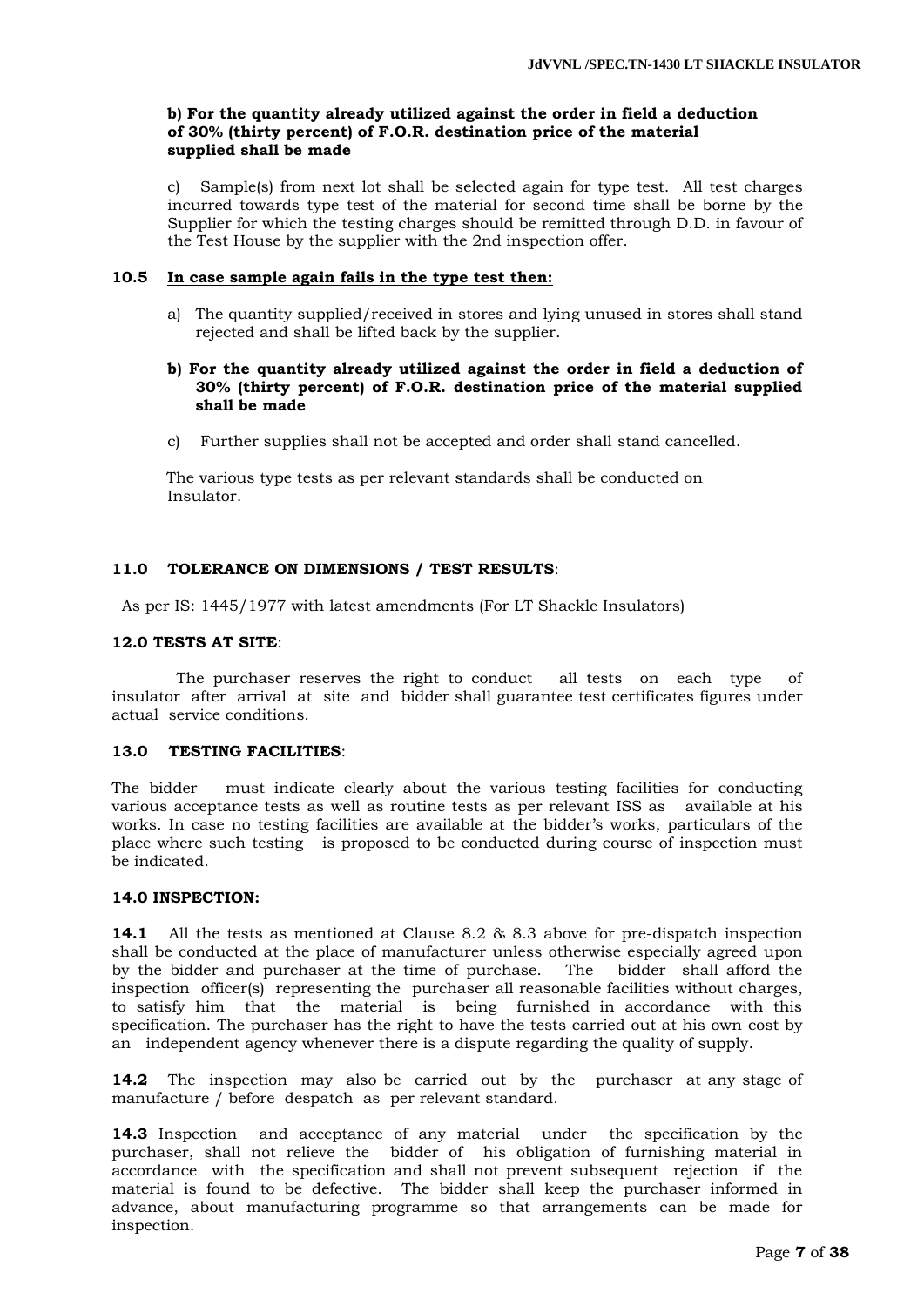**14.4** The purchaser reserves the right to insist for witnessing the acceptance / routine tastings of the bought out items.

**14.5** The bidder shall give 15 days' advance intimation to enable the purchaser to depute his representative for witnessing the acceptance and routine tests. The inspection charges would be to the purchaser's account.

#### **15.0 PACKING & FORWARDING:**

**15.1** Insulators shall be packed in grass & then bunch of 50Kg shall be packed in double gunny bags or single HDP bag but suitable for rough handling & transportation. The gross weight of each bag normally should not exceed 50 Kg.

**15.2** The packing shall bear the appropriate marking of:

- i) Particulars of material
- ii) Quantity
- iii) Manufacturer's identification mark
- iv) Complete dispatch details such as name of consignee, destination etc.

#### **16.0 DELIVERY SCHEDULE**:

 The bidder is required to quote monthly delivery in Schedule-VIII. The delivery of quoted quantity should be **commenced after 30 days from the date of receipt of purchase order and shall be completed in 05 (Five) months thereafter at equal monthly installments.** However, you can offer he material even earlier and at a higher / faster rate. Delivery will not be linked with either acceptance of type test reports or approval of drawings. The month of commencement and completion should be expressed precisely.

The tenderers are required to indicate the delivery schedule in the schedule attached with the Specification.

#### **17.0 DELAY IN DELIVERY:-**

The **"Delay in Delivery**" shall be governed as per **clause 1.24 of General Condition of Contract**

#### **18.0 PRICES:**

The prices quoted shall be **FIRM.** The prices shall be quoted in Rs. per unit on F.O.R. destination basis in the manner detailed in schedule of Prices(Schedule-IV) indicating details of ex-works price, freight & insurance charges, GST for delivery at our stores.

#### **19.0 TEST CHECKING OF MATERIAL AT STORES**

The material received in the stores of the NIGAM shall be subjected to the test checking at stores before final acceptance of the material, the procedure for the same shall be as under:

#### **19.1 SAMPLING**

# **19.1.1 SAMPLING For LT Shackle Insulators**

One sample out of each sub-lot / lot of 3000 Nos. or part thereof from each inspected lot of each type of above insulators received in stores shall be selected for test checking of material and shall be got tested. The sample selection shall be done in the presence of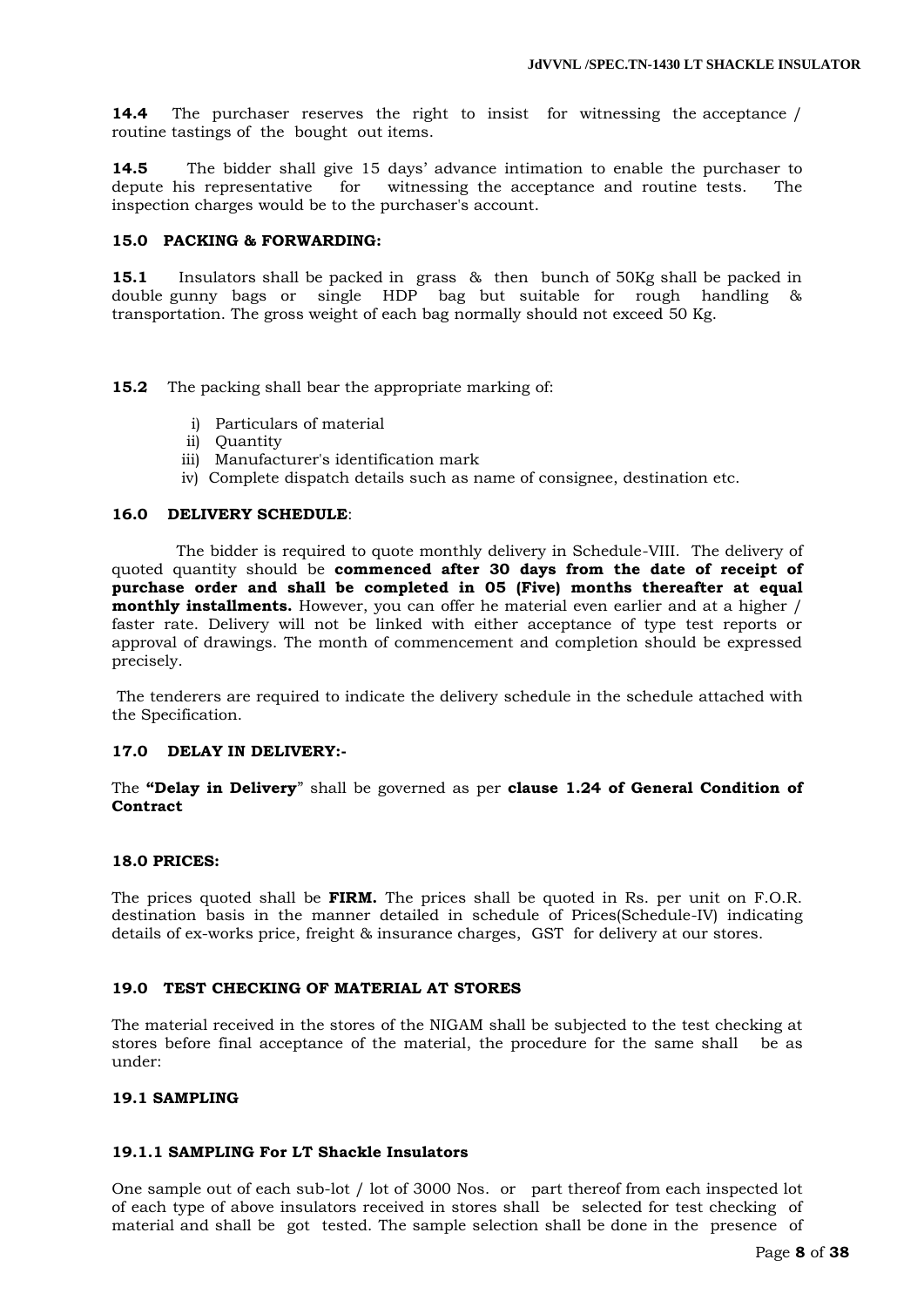supplier or his authorized representative for which 7 days notice shall be given to the supplier.

# **19.2 TESTS**

The following tests shall be carried out on the above items:

- a) Visual Examination, verification of dimensions, Creepage Distance & marking.
- b) Mechanical strength test.
- c) Porosity test.

In case if the facility for conducting any of the above test(s) is not available at the NIGAM"s CTL, the purchaser reserve the right to get such test (s) conducted at any independent NABL Test House.

 i) For witnessing of the testing, clear 7 days notice shall be given to the supplier stating date, time & place where the test is to be conducted. The testing shall be started after identification / confirmation of sample by the representative of the supplier that sample selected for testing pertain from the lot supplied by them. In case the supplier does not attend for witnessing the testing, the testing shall be proceeded and completed and action be taken as per the contract.

 ii) The CTL shall send copies of test reports to the purchaser, consignees and the supplier and Sr. Accounts Officer (CPC).

iii) Only those tests shall be conducted at CTL for which facility with CTL is available. **19.3 CRITERIA FOR ACCEPTANCE** 

 In case of failure of any of sample (s) in any of the above tests, the material contained in the lot / sub-lot received in store to which the samples belong, shall be rejected. The rejected material shall have to be replaced by the supplier free of cost.

#### **19.4 TEST CHARGES:**

 All test charges incurred towards test checking of the material received in our stores shall be borne by the NIGAM.

**20.0 PAYMENT: The** Payment shall be governed in accordance with the clause No. 1.42 of GCC with the following modifications:-

#### **A) If bidder have submitted valid type test reports with bid:**

 The 100% payment shall be released after receipt of successful test reports from CTL for the mandatory test checking on the samples selected from the material received at stores against first lot and subsequent lot(s) in anticipation of successful type test reports.

# **B) If bidder have not submitted valid type test reports with bid:**

i) The 70% payment shall be released after receipt of successful test reports from CTL for the mandatory test checking on the samples selected from the material received at stores against first lot and subsequent lot(s) in anticipation of successful type test reports.

ii) The balance 30% payment shall be released after receipt of successful type test reports on the samples selected from the material received in the stores.

iii) The due dates for payment shall be considered from the date of submission of the bills along with receipted challan to Sr. Accounts Officer (Cash and CPC),JdVVNL,Jodhpur of respective Discom.

#### **21.0 PLANT, MACHINERY & TESTING EQUIPMENTS**;

**21.1** The bidder should have required plant, machinery and testing equipment for manufacturing & testing of shackle insulators.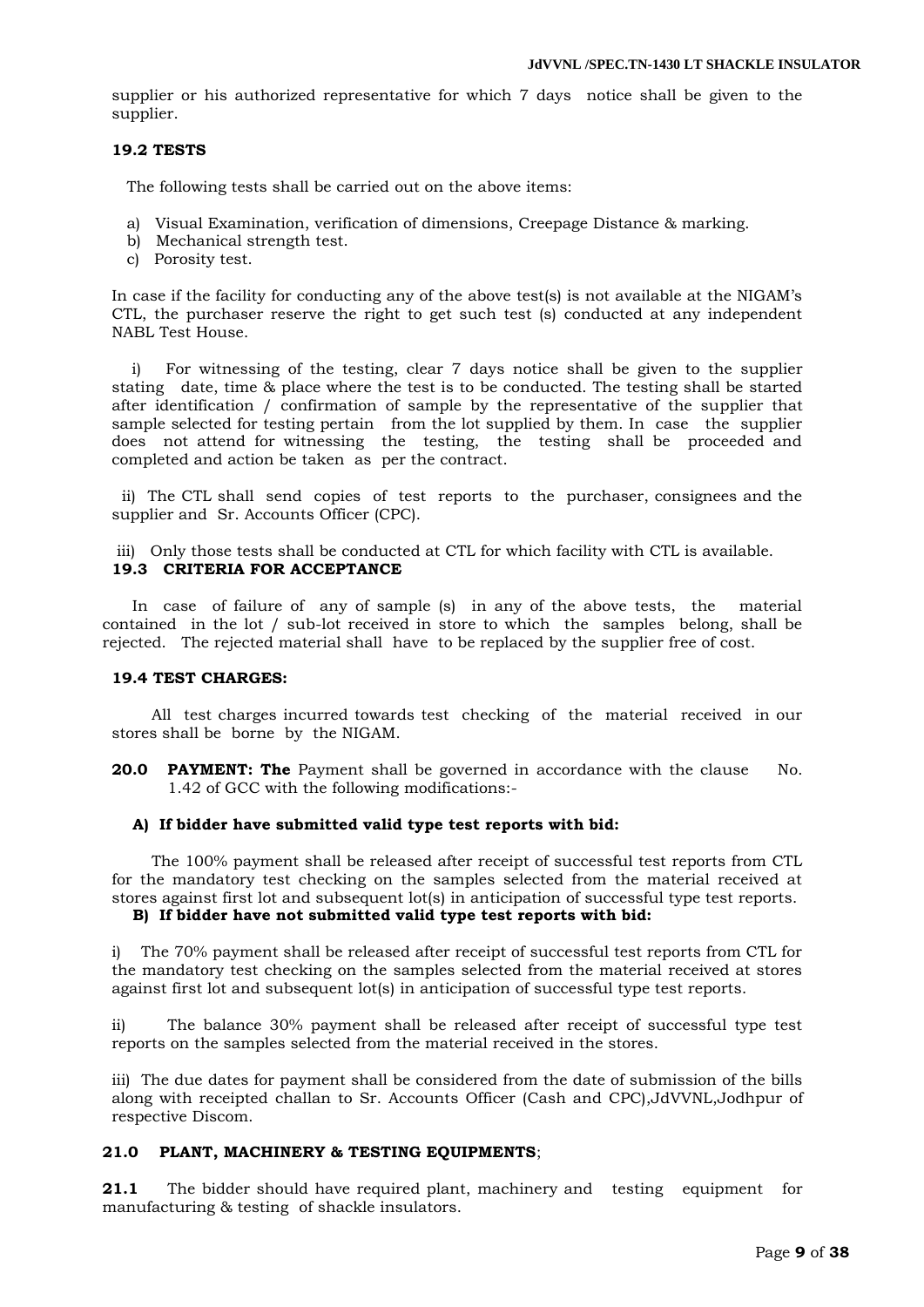**21.2** The bidders should furnish details of plant, machinery and testing equipment with the bids failing which bids may be ignored.

#### **22.0 QUANTITY TOLERANCE**:

Quantity tolerance of plus minus 2% of ordered quantity shall be allowed for completion of supply.

# **23. ADDITIONAL ORDER**

Repeat orders for additional quantities, upto 50% of original ordered quantities, may be placed by the Nigam, on the same rates, terms and conditions given in the contract,if required by the Nigam.

**24. GST:-** GST registration number of Jodhpur Discom is 08AAACJ8578R1ZJ. **As GST act has been implemented from 01.07.17, therefore, BOQ has been prepared accordingly with applicability of GST. Further, old tax structure wherever appearing in ITB, GCC, specification may be replaced by GST as per notification.**

#### **25. Every Micro, Small & Medium enterprises of Rajasthan shall be required to submit an affidavit in schedule-X, along with duly filled bid document.**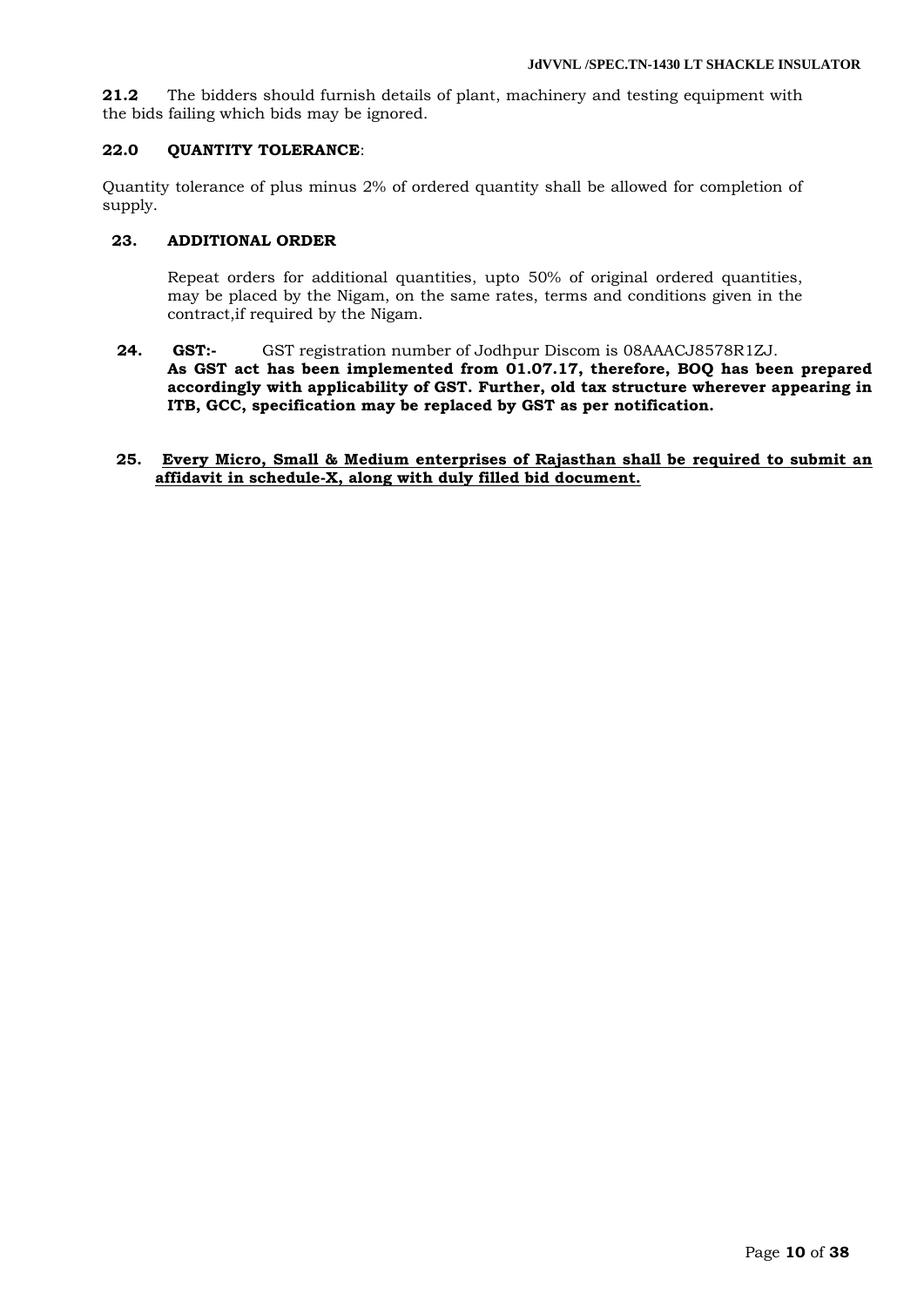# **SCHEDULE - 1**

# **SCHEDULE OF REQUIREMENT**

| S.No. | Name of Item          | <b>Ouantity</b> |
|-------|-----------------------|-----------------|
|       | LT Shackle Insulators | 1,07,598 Nos.   |

The above mentioned quantity is approximate and may increase or decrease as per the requirement of the Nigam.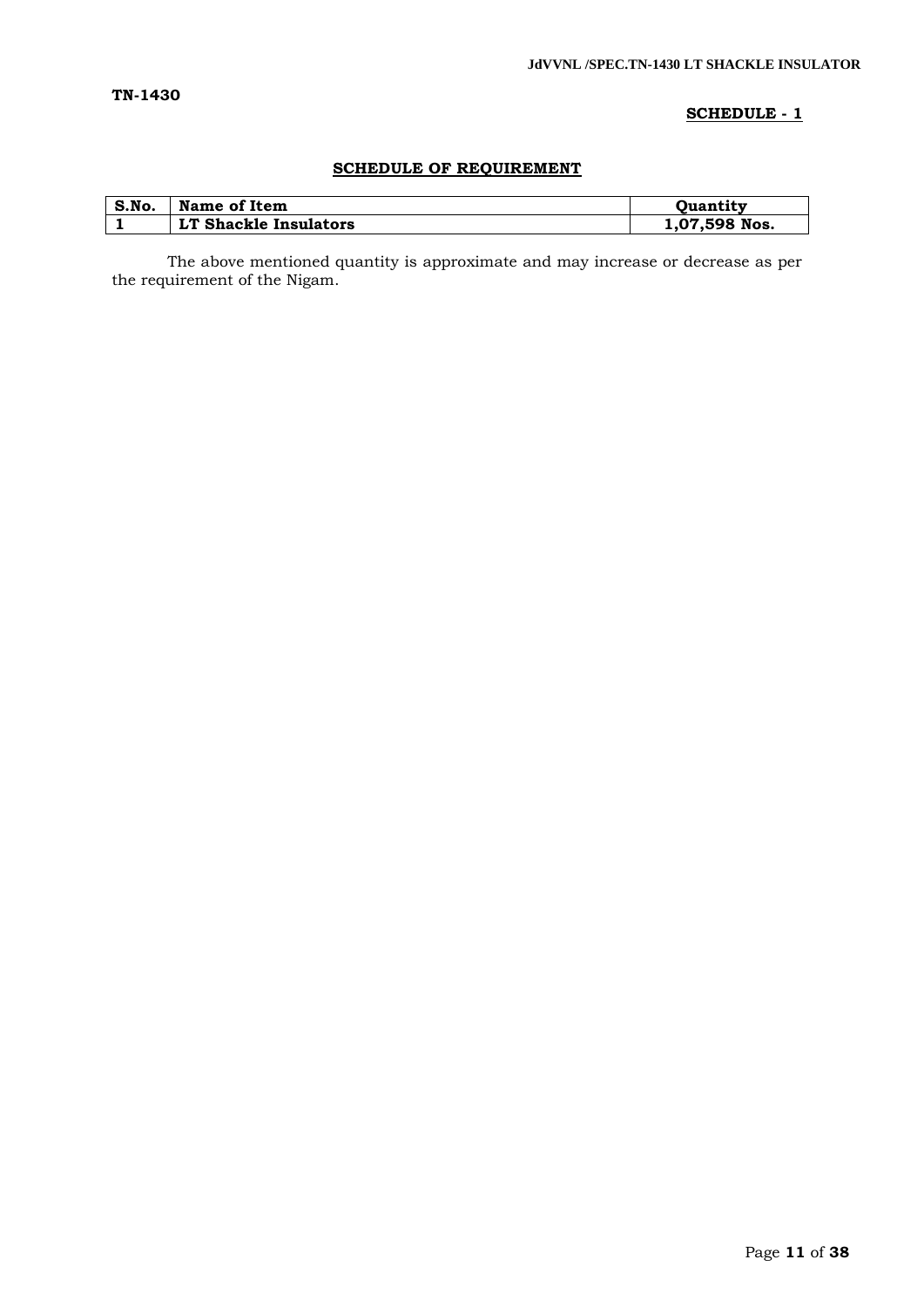

# **SCHEDULE – III**

# **JODHPUR VIDYUT VITRAN NIGAM LIMITED**

#### **A Govt. of Rajasthan Undertaking**

# **Prescribed technical specification for supply of LT Shackle Insulator**

The insulators shall conform to the following Indian Standards which shall mean latest revisions, amendments /changes adopted and published, unless otherwise specified herein after :

(Name of Material/Equipment/Machinery/T&P etc.)

| S.No.          | Technical specification<br>to which material/equipment/ | Name of IS/other<br>other particulars<br>standard specification<br>if<br>any.                                                 |
|----------------|---------------------------------------------------------|-------------------------------------------------------------------------------------------------------------------------------|
|                | Machinery/T&P shall confirm                             | to which material should<br>confirm                                                                                           |
| 1 <sub>1</sub> | 1. IS:1445/1977                                         | Specification for porcelain<br>Insulators for<br>overhead Power<br>lines with a nominal voltage<br>upto and including 1000 V. |
|                | 2. IS: 283/1976                                         | Specification for porcelain Insulators for<br>telegraph and telephone lines.                                                  |
|                | 3. IS: 2071 (Pt.I)/<br>1993                             | Methods of high voltage testing -<br>General Definitions and test requirements.                                               |
|                | 4. IS: 2071 (Pt.II)/<br>1974                            | Methods of high voltage testing -<br>test procedures.                                                                         |
|                | 5. IS: 196/1966                                         | Atmospheric conditions for testing.                                                                                           |
|                | 6. IS: 4218 (Pt.VI)/<br>1978                            | <b>ISO Metric screw threads - Limits</b><br>of sizes for commercial bolts &<br>Nuts (diameter range 1 to 39 mm)               |
|                | 7. IS:1363/1992<br>(Pt.I/II/III)                        | Specification for Hexagon head bolts,<br>screws and nuts of product grade `C'.                                                |

The insulators marked with ISI Certification Mark will be given preference.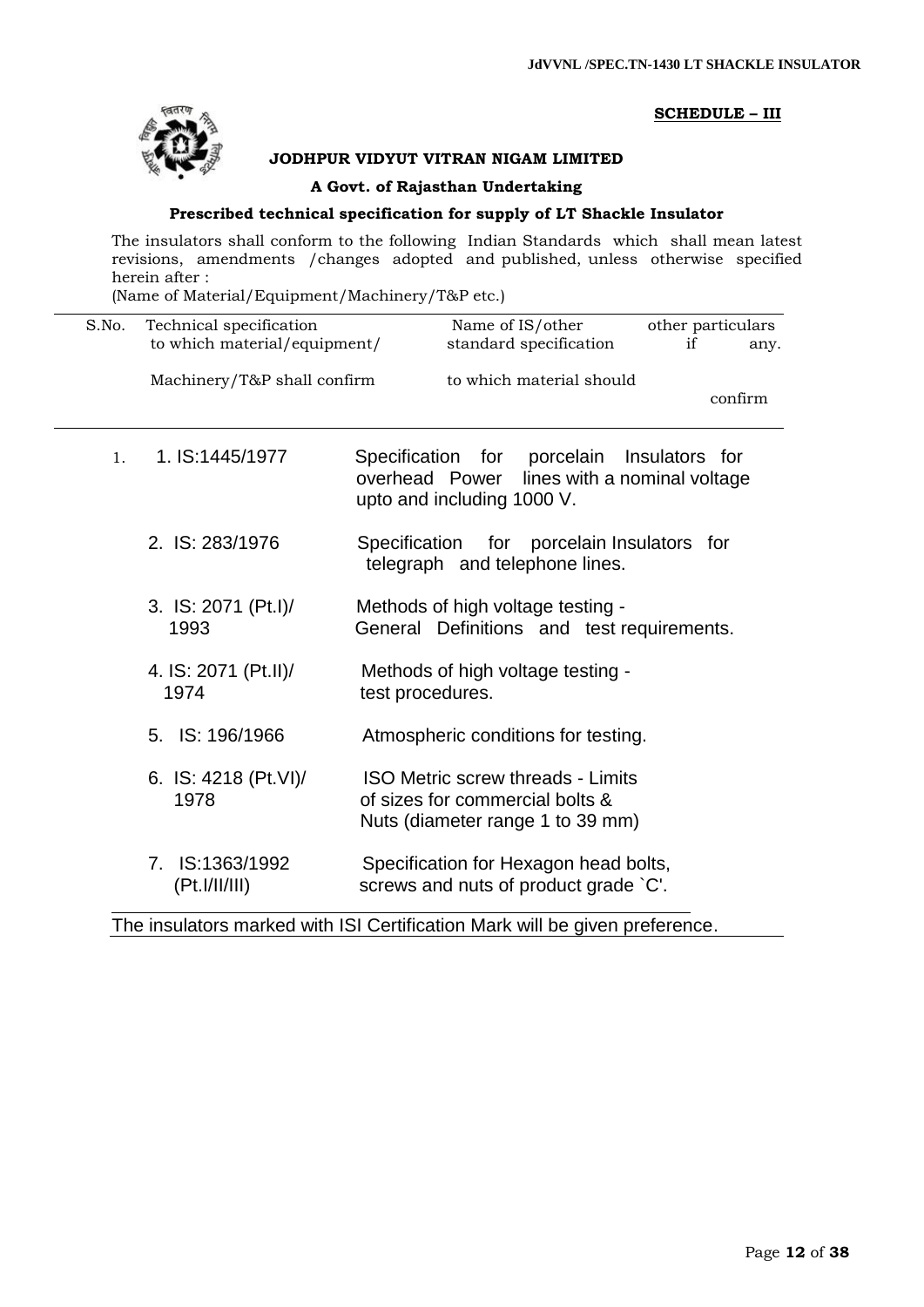Certified that we agree to all the aforesaid technical specification except at S.No……. for which our technical specification shall be as under:-

| S.No. Technical specification                               | Name of IS/other                                           | Other particulars |
|-------------------------------------------------------------|------------------------------------------------------------|-------------------|
| to which material/equipment/<br>Machinery/T&P shall confirm | standard specification<br>to which material should confirm | if any.           |

**(Signature)** Name & Designation with seal of the bidder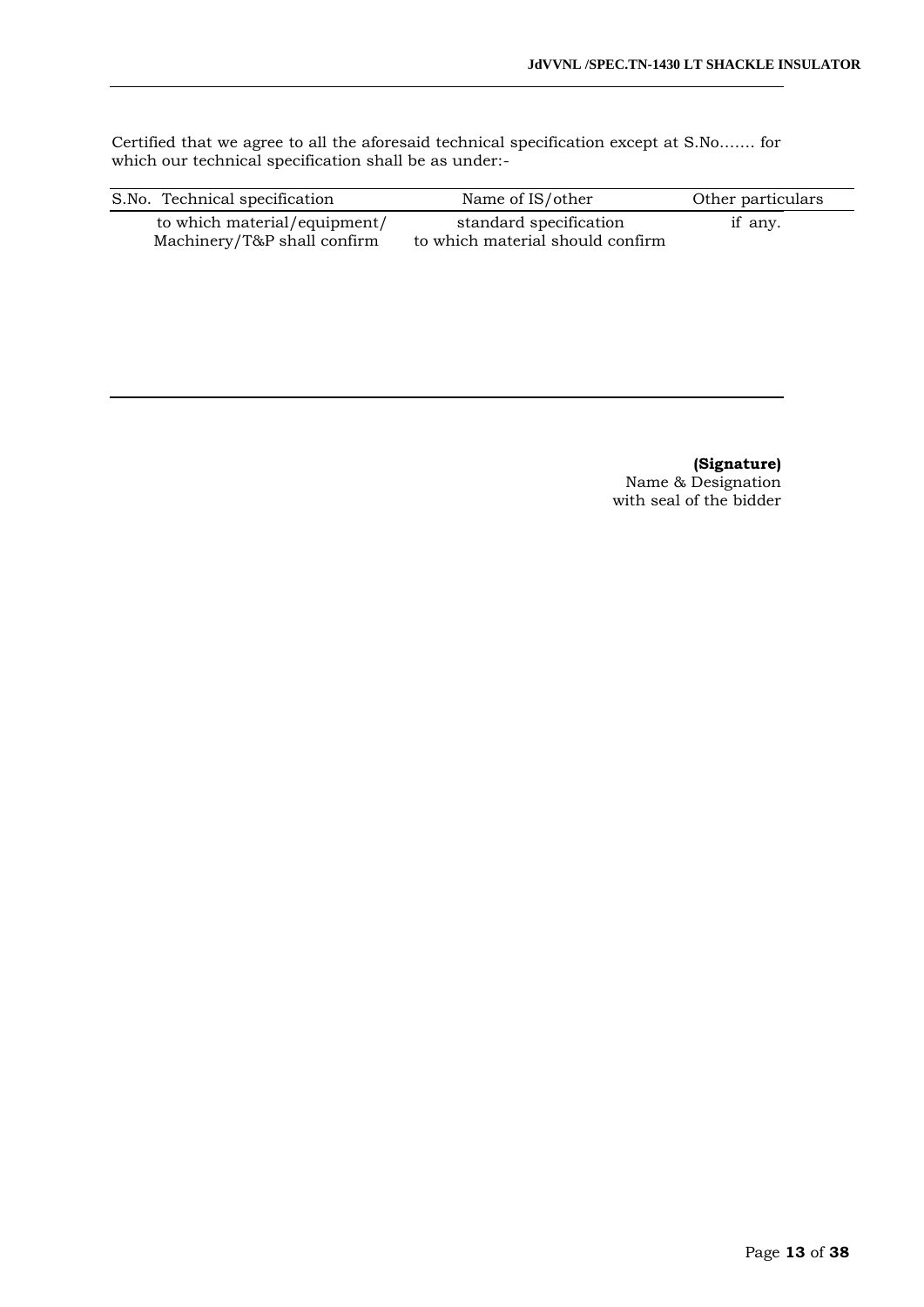#### **SCHEDULE-III A**

#### **PRE-QUALIFICATION REQUIREMENT**

#### **PRE-QUALIFICATION REQUIREMENT (PQR) FOR PURCHASE OF LT SHACKLE INSULATOR**

 The bidder should fulfill following qualification requirements for successful participation in the bid along with relevant documentary evidence supporting each qualifying requirement without which the offer shall be considered non responsive & rejected.

#### **1.0 Status of bidder**:

- a) The bidder should be manufacturer of offered item. The offers from authorized dealer/ sole selling agent/sole distributor shall not be entertained.
- b) Old / new Suppliers:- Any bidder located within or outside the state of Rajasthan has participated for the first time in a particular Discom & meeting minimum qualification requirement and has supplied the tendered material/or of higher rating in other utility shall be treated as an old supplier. Rajasthan"s firms although supplied in past but not meeting minimum quantity supplied criterion including altogether new units which have not supplied any quantity but having adequate & required manufacturing and testing facility and technical know-how of the tendered material shall be considered as new firms and would be eligible for trial order only. In case of supply made to the licensed power utility outside India, the C.A. certificate furnished by firm shall be considered.

#### **2.0 Past supply and performance criteria**:

 The bidder shall meet both past supply and performance criteria as detailed below for opening of bids.

#### 2.01) **PAST SUPPLY**

- 2.01.1 The bidder is required to quote for minimum **10%** of tendered quantity failing which their offer may be considered Non-Responsive.
- 2.01.2 The bidder should have designed, manufactured / fabricated, tested and supplied to utility / Discoms / Govt. Departments at least 2 X QQ (QQ being the quoted quantity) of similar item / higher rating of tendered material / equipment in last 3 financial years from the date of opening of technical-commercial bid.
- **Note:** Requirement of quantity manufactured, minimum quantity to be offered and amount of Bank Guarantee to be furnished in absence of test certificate shall be reduced to 25% for Rajasthan based units.
- 2.01.3 In support of fulfillment of the past supply criteria, the bidder shall furnish documentary evidence in the form of certificate from Chartered Accountant in the enclosed prescribed proforma only. This prescribed proforma should be furnished either in original or copy duly attested by Notary. The bidder shall also sign and affix seal on the C.A. Certificate. The certificate should have membership number with the name & address of the chartered accountant. Certificate should clearly indicate the quantity supplied, period of supply, voltage Class, Rating of the Transformer etc. in the format prescribed, any deviation to format or information diverted format, will not be considered and rejected.
- Note:-The material supplied and accepted for same/higher rating for Turnkey projects to a licensed power utility/Govt. shall be considered for the purpose of evaluating criteria. The certificate given by C.A. shall indicate above quantity separately.

#### **3. PERFORMANCE CRITERIA**

(i) If a bidder could supply upto 50% of ordered quantity in previous bid upto date of opening of subsequent bid and scheduled delivery period expired, the bid of such bidder will not be opened in the Discom for that item.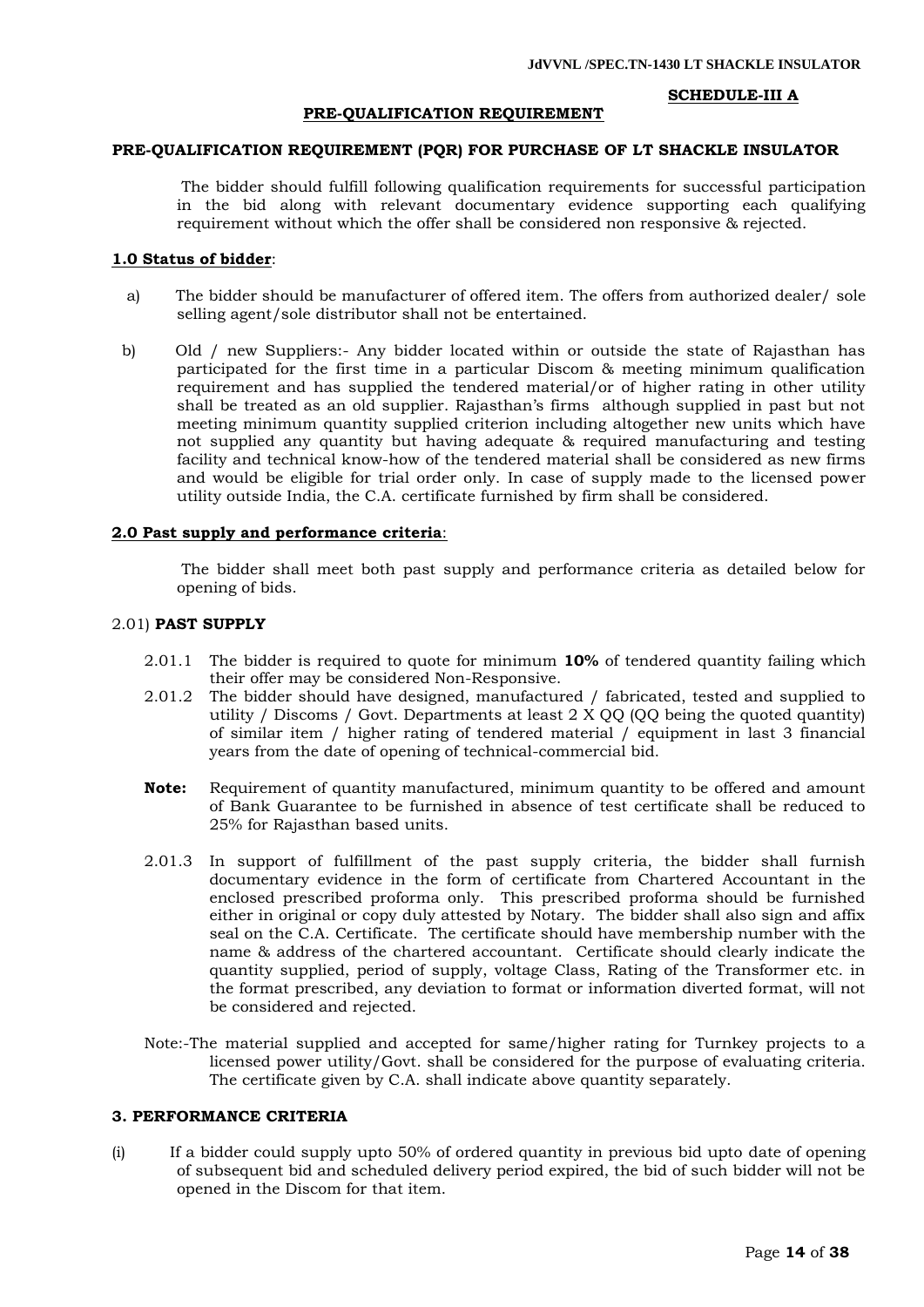(ii) However, if the supplies have been completed for a quantity more than 50% but not completed upto date of opening of subsequent bid and scheduled delivery period expired, then quantity equal to the quantity pending in previous bid for that item shall be reduced from the subsequent bid quantity to be allocated to the bidder.

# **4. TYPE TEST CRITERIA**

a) The bidder shall furnish valid and authenticated type test certificates from a Govt.approved / Govt. recognized / NABL Accredited laboratory / ILAC i.e.InternationalLaboratory Accredited Laboratory (in case of foreign laboratory) of similar rating and design of tendered material/ equipment. Such type test certificates should not be older than **5 years** as on the date of bid opening. For this purpose date of conducting type test will be considered.The type test certificate by in house laboratory of tendering firm even if it is a Govt.approved /Govt. recognized / NABL accredited / ILAC accredited, shall not beaccepted, in case of their own tender. This will not apply if tendering firm is Govt.company /public Sector undertaking.

The type test certificates by in house laboratory of biding firm even if it is a Govt approved/ Govt recognized/ NABL accredited Laboratory / ILAC accredited, shall not be accepted, in case of their own bid.

b) The bidder should furnish documentary evidence in support of the laboratory whose type test have been furnished, that the said laboratory is a Govt. / a Govt. approved/ a Govt. recognized / NABL accredited laboratory / ILAC accredited (in case of foreign laboratory).

**c)** The type test certificates shall be furnished either in original or duly attested by notary.

**d)** The bids of only those bidders shall be considered to be meeting the type test criteria who furnishes complete type test certificates with the bid as per above provision.

 However, in the following cases the bid of the bidder may be considered meeting the type test criteria if the bidder furnishes an undertaking stating that valid type test certificate from a Govt. / Govt. approved / Govt. recognized / NABL accredited / ILAC accredited laboratory shall be furnished from first lot (without asking any delivery extension) along with bank guarantee *with the technical bid* from a Nationalized / Scheduled Bank in prescribed proforma at Schedule III- B or DD/ Pay Order amounting to **value as detailed below**. The initial validity of Bank Guarantee shall be nine months with claim period of three months in addition.

- i) Where a new Rajasthan based firm is participating & is technically competent.
- ii) Where one or more type test(s) is/ are older than 5 years.
- iii) Where Rajasthan/outside Rajasthan firm furnishes requisite type test reports of higher rating material.

| Amount of Bank Guarantee in lieu of type test |                                   |  |
|-----------------------------------------------|-----------------------------------|--|
| For Rajasthan based firms                     | For Outside Rajasthan based firms |  |
| $Rs. 12,500/-$                                | $Rs. 50,000/-$                    |  |

**The date of conducting type test shall be before the date of opening of Technical Bid. The date of issuing of type Test Bank Guarantee in lieu of non-furnishing of Type Test reports shall be before the date of opening of technical bid & the Type Test BG issued on or after opening of technical bid shall not be accepted.**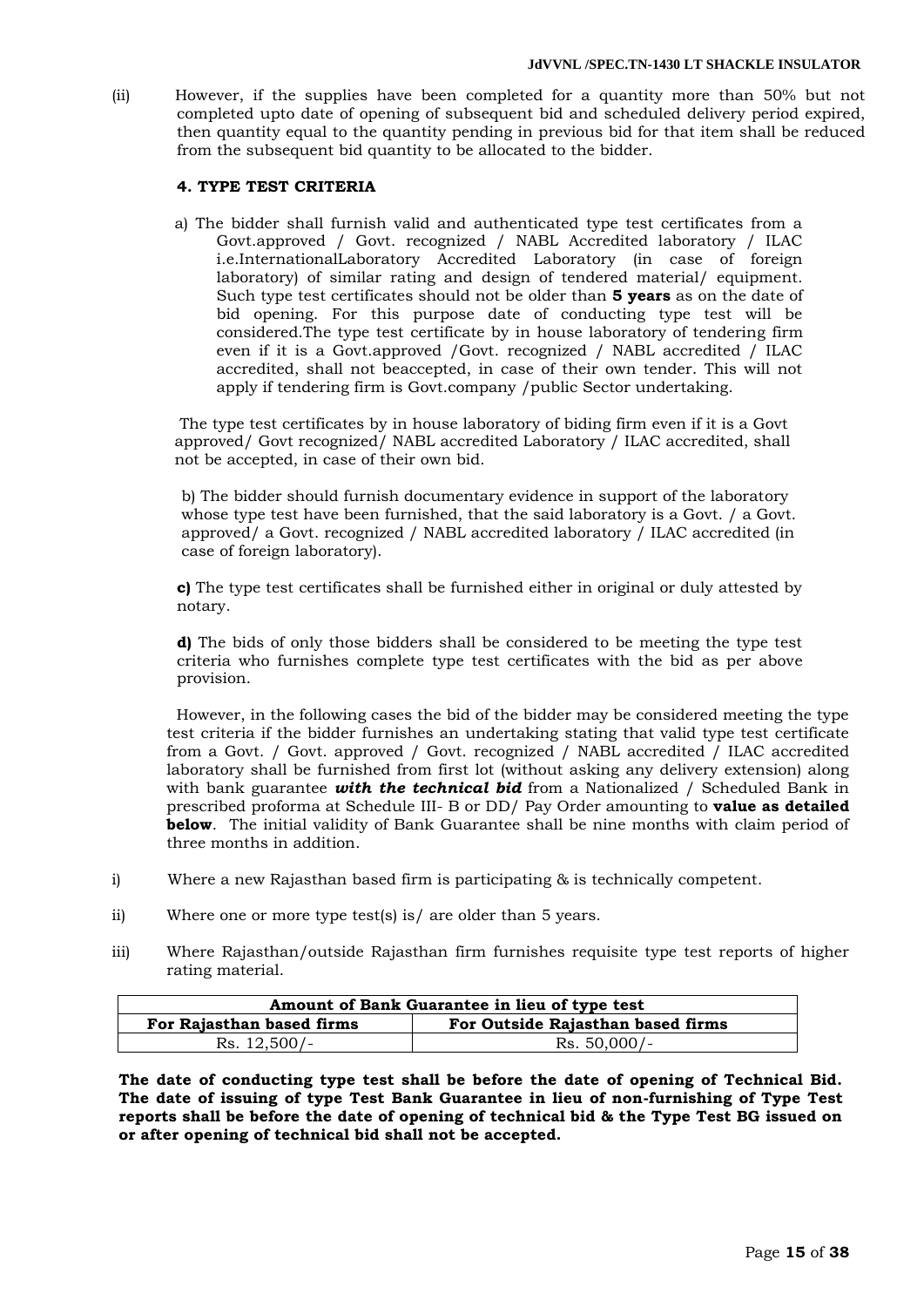#### **5**. **POOR RECORD OF PERFORMANCE AND DELIVERY**

 The bidders who have been black listed in any of state discom or with whom business relations have been severed by Jodhpur Discom shall not be considered. Severment of business relations will be done in case of following circumstances for the period and with the recovery mentioned against each.

|                                             | i) When vendor does not accept order awarded   Forfeiture of EMD/cancellation of vendor |
|---------------------------------------------|-----------------------------------------------------------------------------------------|
|                                             | on its accepted price and terms and registration to recover amount of EMD along         |
|                                             | conditions or does not comply with with severment of business relations for three       |
| contractual formalities.                    | years from the date of issue of order.                                                  |
|                                             | ii) When vendor complies with contractual Levy of maximum recovery on account of delay  |
| formalities but does not commence supplies. | in delivery along with severment of relations for                                       |
|                                             | a period of 2 years from the date of issue of                                           |
|                                             | order or in next two bids whichever is later                                            |

#### **5.0 (A) Black listing of a firm:**

After having given Show Cause Notice of 30 days, and having established & cogent reasons for blacklisting of the firm as given below, the firm should immediately be blacklisted for a period of 5 years indicating reasons of doing so, in the letter itself, and a copy of such blacklisting should be given to the firm, with the approval of CLPC:-

There are sufficient and strong reasons to believe that the supplier or his employee has been guilty of malpractices such as manhandling/misbehavior with Government official by supplier or his partner/employee, bribery, corruption or abatement of such a offence in a position where he could corrupt Nigam"s official, fraud, vitiating fair tender process including substitution of or interpolation in tender, mis-representation, pilferaging or unauthorized use or disposal of Nigam"s material issued for specific work etc.

(ii) Where a supplier or his partner or his representative has been convicted by a court of Law for offences involving moral turpitude in relation to the business dealing or where security considerations including suspected disloyalty to the Nigam/state so warrant the blacklisting.

(iii) If the State Bureau of Investigation or any other authorized investigating agency recommends for blacklisting after completing the investigation.

**Note: - 1** If a supplier after having tendered for a supply or after negotiations gives application voluntarily vitiating the fair tendering process, it shall also tantamount to malpractice.

**Note:-2** A register containing the reasons for blacklisting the supplier as also the names of all the partner of the suppliers and the allied concerns coming within the effective influence of the blacklisted supplier will be maintained.

**Note: - 3** A register of black listed supplier will be maintained which will not only include suppliers enlisted with the Enlisting Authority but also black listed suppliers in Nigam.

**Note :-4** A Black listed supplier (i) shall not be entitled for registration in any of the Discom (ii) shall not be awarded any supply order in future in any Discom during the notified period.(iii) his registration if any shall stand cancelled immediately and his registration security /EMD/S.D. shall stand forfeited. (iv) In case of blacklisting of the firm by any one of Discom for the cogent prescribed reason(s) as stipulated above, the same shall be applicable to all the three Discoms and as a consequence of blacklisting, all the pending orders to that firm, will be cancelled in all three (3) Discoms with immediate effect. However in respect of completed/executed contract G.P. obligations as well as other liabilities shall be fulfilled by the supplier.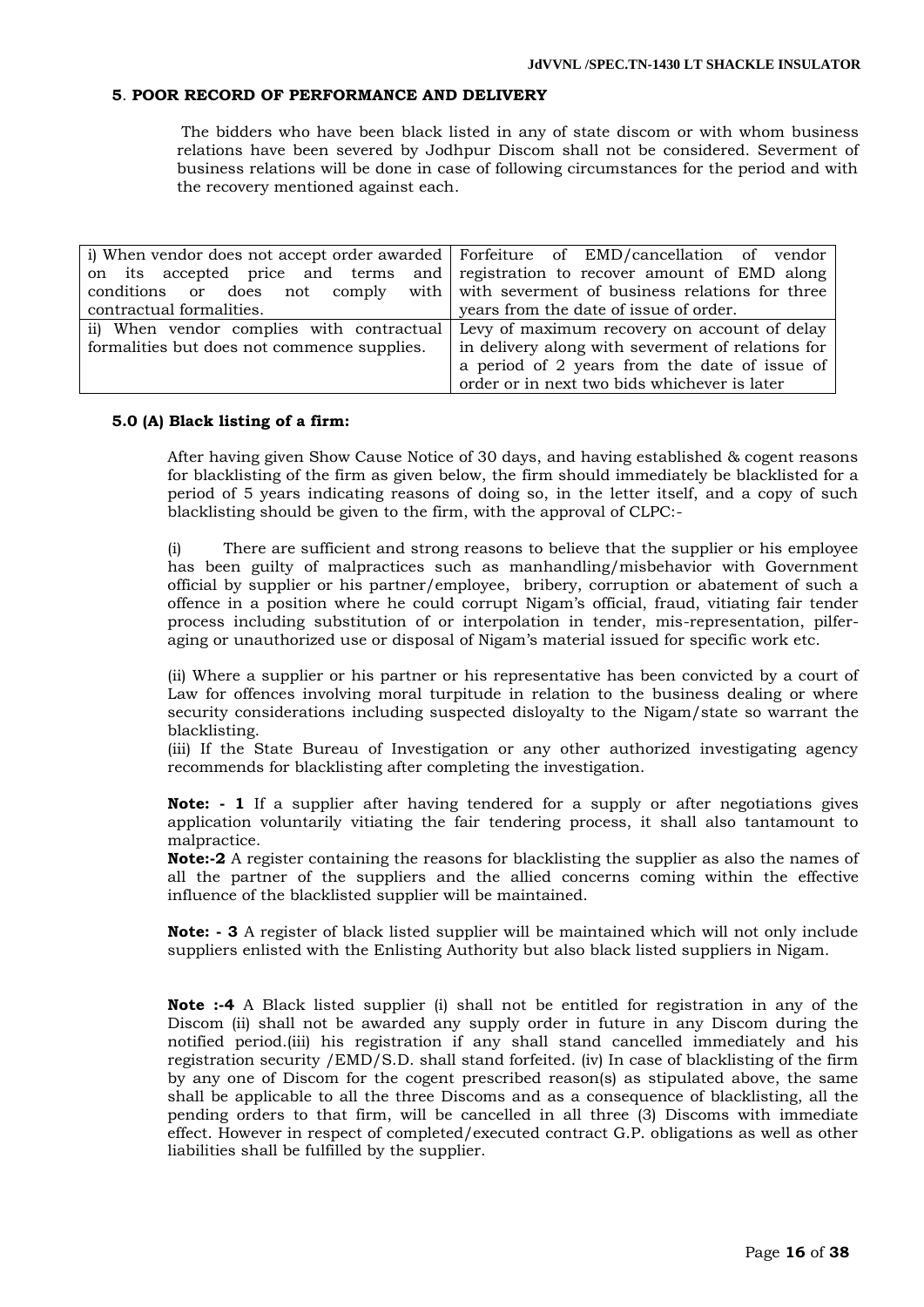# **(B) Severment of Business relation:**

(a) After having given Show Cause Notice of 30 days, and having established & cogent reasons for Severment of business relation as given below, the firm should immediately be severed the business relations for a period of 2 to 3 years indicating reasons of doing so, in the letter itself, and a copy of such severment should be given to the firm, with the approval of CLPC:-

(i) The supplier continuously refuses to pay Nigam dues without showing adequate reasons and where the purchasing authority is satisfied that no reasonable dispute attracting reference to Settlement Committee or Court of Law exists for the supplier"s action of non-supply.

(ii) When vendor does not accept LOI/detailed purchase order awarded on its accepted prices and terms & conditions or does not comply with the contractual formalities.

(iii) When vendor/supplier who otherwise completed contractual formalities but does not commence supplies on the date of opening of technical bid of the fresh tender/completion of schedule delivery period whichever is later.

**Note-1**-In case supplier does not deposit outstanding dues towards Nigam, even after completion of severment period, the period of severment will continue.

**2.** Severment done purely/ mainly on account of non-deposition of dues against the supplier/vendor/contractor could be lifted by CLPC, if the dues are deposited prior to the expiry of such severment period.

**3.** Severment done by one Discom for non-supply of material and /or corresponding non-recovery of dues will not be effective in other Discoms except in respect of common purchase cases of three Discom.

**4.** On severment of business, the EMD/SD/vendor registration security will be forfeited.

**5.** The orders in execution satisfactorily will not be cancelled other than the order on which severment have been done.

#### **(C) DEBARMENT**

Reasons on which Debarment can be made:-

(i) The competent authority may debar the supplier on account of his performance or other disabilities, if it is no longer considered fit to remain under vendor registration as per his obligation under vendor registration.

(ii) If at any subsequent stage of inspection of firms after award of contract, it is found that firm does not have sufficient tech. staff or required/necessary technical equipments, the purchasing authority can debar the firm for one year or next tenders whichever is later. The debarment will be lifted only on re-inspection of firm"s works; the defects noticed earlier are fully rectified to the satisfaction of Nigam**.** 

(iii) When contract agreement executed and supplies commenced but could supply only up to 50% of ordered quantity and scheduled delivery period expired, then the firm can be debarred for one year or next tender whichever is later in that Discom only for that particular item/rating/ capacity/size etc.

(iv) The suppliers who have been awarded contract for supply of material is not adhering to the periodic delivery schedule, the contract awarding authority reserve the right to terminate the contract and may debar the firm in participating in tender for a period of 2 to 3 years.

**Note:-1.** On debarment, the EMD/ SD/Vendor Registration security shall be forfeited.

**Note:-. 2.** If the firm is debarred in one Discom for any reasons then the same should not be applicable in other Discom subject to exception that in case of common Discoms purchases such debarment of a firm would be applicable to all three Discoms for that particular item and rating/capacity/size etc.

#### **6.0 APPEALS AND APPLICATIONS:-**

Appeal against the order of blacklisting, severment and debarment can be filed before BOD within a period of 3 months from the date of intimation. The letter of appeal will be addressed to the order placing authority. Who will process the case for placing the matter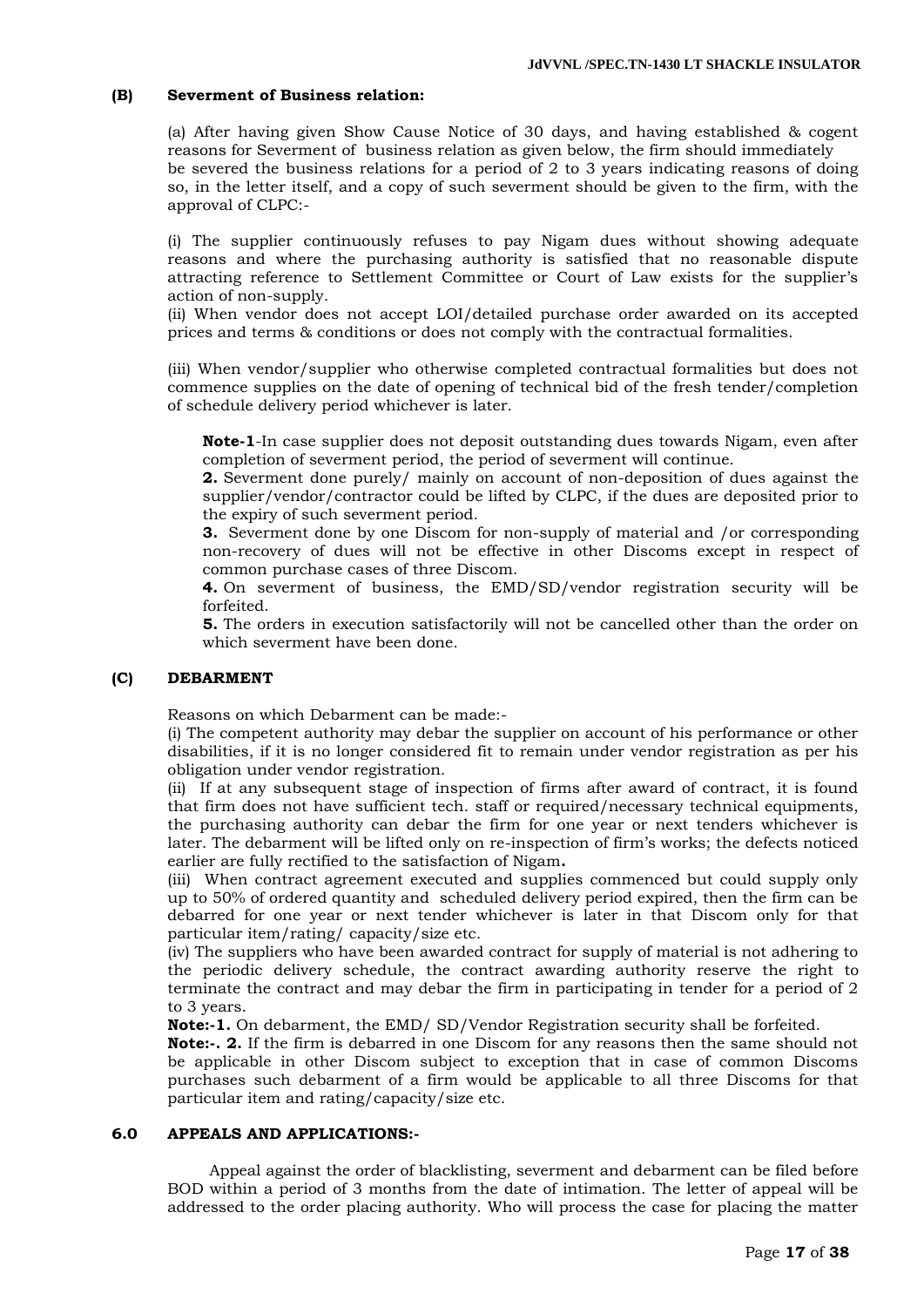in B.O.D. with in a period 60 days. The BOD may reduce or waive the penalty, if sufficient reasons/supporting documents are furnished by the supplier.

**GENERAL CONDITIONS : - (ALL CONDITIONS BE DULY SIGNED & SEALED)**

- **I) The bidder shall clearly indicate the deviations such as `Technical Deviation & Commercial Deviations' in the prescribed proforma only. The deviations indicated elsewhere in the bid shall not be accepted.**
- **II) The bidder must clearly fill up each and every particular of guaranteed technical particulars annexed with Technical Specifications otherwise he will be responsible for Technical Non-responsiveness.**
- **III) All documents required in the prescribed format are to be furnished along with the bid itself only except an attested copy of BIS license (wherever it is required), failing which the bid will be summarily rejected.**
- **IV) The bidder should possess adequate testing facilities for carrying out routine & acceptance test of items as per relevant standard(s) at their works. The bidder shall furnish documentary evidence in support for conducting routine & acceptance test**
- **v) The date of conducting type test shall be before the date of opening of Technical Bid. The date of issuing of type Test Bank Guarantee in lieu of non-furnishing of Type Test reports shall be before the date of opening of technical bid & the Type Test BG issued on or after opening of technical bid shall not be accepted.**
- **VI) However, a copy of BIS License may be submitted by the bidder up to the official working hours of one working day prior to the schedule / notified date of opening of price bid.**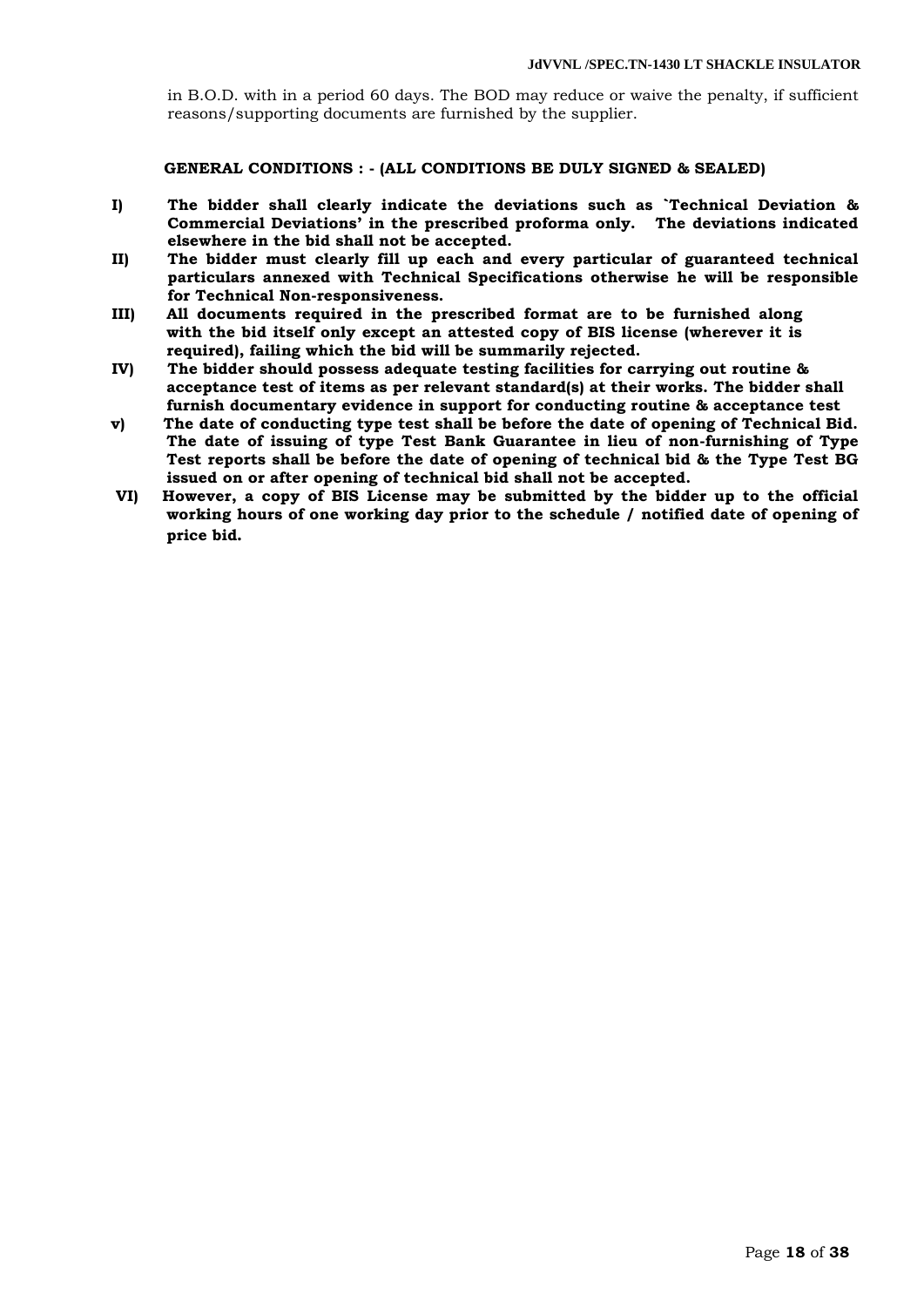#### **SCHEDULE – III B**

#### **BANK GUARANTEE IN LIEU OF FURNISHING OF TYPE TEST CERTIFICATE**

( On Rajasthan Non-Judicial Stamp Paper worth Rs. @ 0.25% of BG amount or Rs. 25,000/-, whichever is less.)

To,

The Superintending Engineer (MM&C), Jodhpur Vidyut Vitran Nigam Limited, New Power House Premises, Industrial Area, Jodhpur -342003.

Dear Sir,

 Whereas Jodhpur Vidyut Vitran Nigam Limited , Jodhpur ( hereinafter called the purchaser) has issued a bid enquiry under TN……. for procurement of ……………………………………………. ( Name of material) .

 Whereas M/s …………………………………………….. (hereinafter called the bidder ) has furnish a bid for supply of ………….. to The Superintending Engineer (MM&C), Jodhpur Vidyut Vitran Nigam Limited, Jodhpur or his Nominated officer (s) .

 Whereas in accordance with the provision of the specification of the afore said TN…….. , the bidder can deposit a bank guarantee in lieu of the requirement of furnishing the type test certificates.

 Whereas M/s ………….. ( the bidder) have requested us (Name of the Bank) to furnish the bank guarantee in lieu of the type test certificate for an amount equivalent to Rs……………… ( in words also) only.

 Under this Bank Guarantee , we (Name of the Bank) hereby undertake unconditionally and irrevocably to guarantee as primary obligator and not as Surety merely, the payment to the purchaser on his first demand without whatsoever right of objection on our part and without his first claim to the bidder in the amount not exceeding ( amount of guarantee in figures and words).

 Payment pursuant to this undertaking will be demanded by the purchaser from the Bank and will be met by the Bank without question in the case in which the bidder , on receipt of the order and / or after the acceptace of this bid, makes default in furnishing the required type test certificates. Also whether the occasion or ground has arisen for such demand the decision of The Superintending Engineer (MM&C), Jodhpur Vidyut Vitran Nigam Limited, shall be final.

 The liability of the Bank shall not at any time exceed Rs………………. ( Rupees……………).

 The undertaking will be determined on but will not withstanding such determination, continue to be in force till the expiry of 3 months from that date.

 No indulgence or grant of time by the purchaser to the bidder without the acknowledgement of the Bank will discharge the liabilities of the Bank under this guarantee.

 The guarantee herein contained shall not be affected by any change in the constitution of the bidder.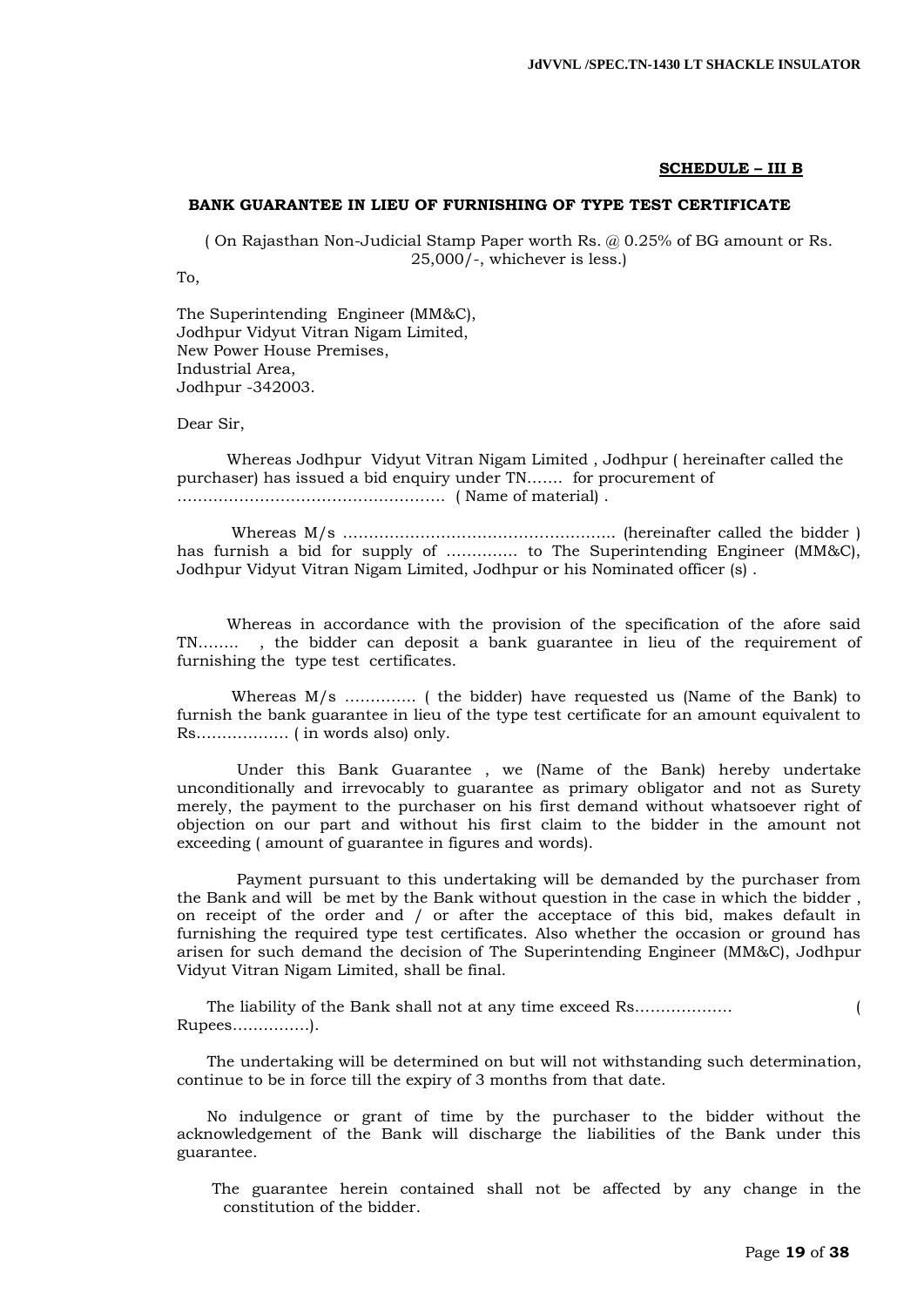#### **JdVVNL /SPEC.TN-1430 LT SHACKLE INSULATOR**

 All disputes arising under the said guarantee between the Bank and the bidder or between the bidder and the purchaser pertaining to the guarantee shall be subject to the jurisdiction of Courts only at JODHPUR in Rajasthan.

 The bank further undertake not to revoke this guarantee during its currency except with the previous consent of the The Superintending Engineer (MM&C), Jodhpur Vidyut Vitran Nigam Limited, Jodhpur.

 Notwithstanding anything contained herein before, the Bank"s liability under this guarantee i.e restricted to Rs………………… (Rupees …………..) and the guarantee shall remain in force upto …………………. Unless demand or claim in writing is presented on the Bank within three months from that date, the bank shall be released and discharged from all liabilities thereunder. However, the validity of the bank guarantee shall be extended as and when required by the purchaser.

 IN WITNESS WHEREOF the bank has executed these presents the day …………. month……………. and year…………….

Yours faithfully,

 ( Bankers) Executant

Witness:

1. 2.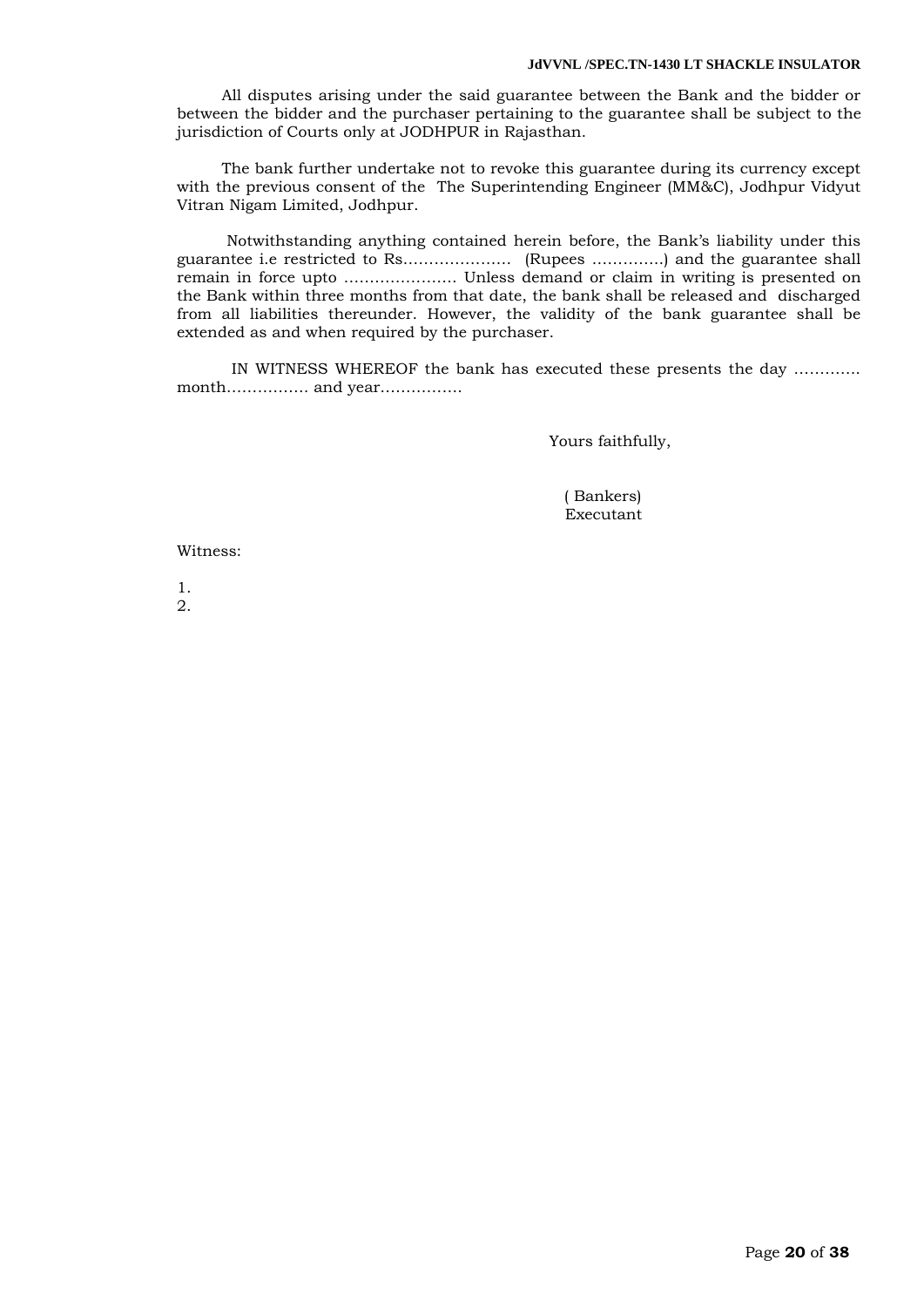# **SCHEDULE-IV A**

#### **TN-1430**

#### **ITEM - LT SHACKLE INSULATOR.**

#### **Must be filled in by the bidder and attached with Technical Bid**

To,

The Superintending Engineer (MM&C), Jodhpur Vidyut Vitran Nigam Limited, Jodhpur.

#### Dear Sir,

With reference to your invitation to bid against specification No. **JdVVNL/SE (MM&C) /EIIAII/TN-1430**, we agree to supply the following quantity:

| S.<br>No. | <b>Particulars of Items</b> | <b>Bid</b><br>Quantity<br>$($ Nos $)$ | Qty.<br><b>Offered</b><br>$($ Nos. $)$ | Justification of<br>quantity offered as<br>per<br><b>Qualifying Requirement</b> |
|-----------|-----------------------------|---------------------------------------|----------------------------------------|---------------------------------------------------------------------------------|
|           |                             |                                       | -4.                                    | G                                                                               |
|           | LT SHACKLE INSULATOR        | 1,07,598                              |                                        |                                                                                 |
|           |                             | Nos.                                  |                                        |                                                                                 |

1. The offer is valid for a period of 120 days from the next date of opening of Techno-Commercial Bid.

2. The prices are **FIRM**.

- 3. It is noted that the quantity as mentioned in the specification are approximate and we agree to supply any quantity as per your requirement.
- 4. The delivery shall strictly be in accordance with our delivery schedule as given in Schedule – VIII of this specification. In case we fail to deliver the materials as indicated in the clause No.1.23 of GCC (Schedule-II), we are liable to pay recovery for delay in delivery as per clause No.1.24 of this Schedule-II of this specification. The material shall conform to your specification No. **JdVVNL/SE (MM&C)/EIIAII/TN-1430** and as per relevant ISS in all respect.
- 5. We confirm that we agree to all the terms & conditions as well as the technical stipulation of your specification No. **JdVVNL/SE(MM&C)/EIIAII/TN-1430** and there are no deviations other than as specified in the Schedule-III, V & VI (A & B).

 **Yours faithfully,** 

 **Signature of bidder with stamp**  *Dated* **Dated**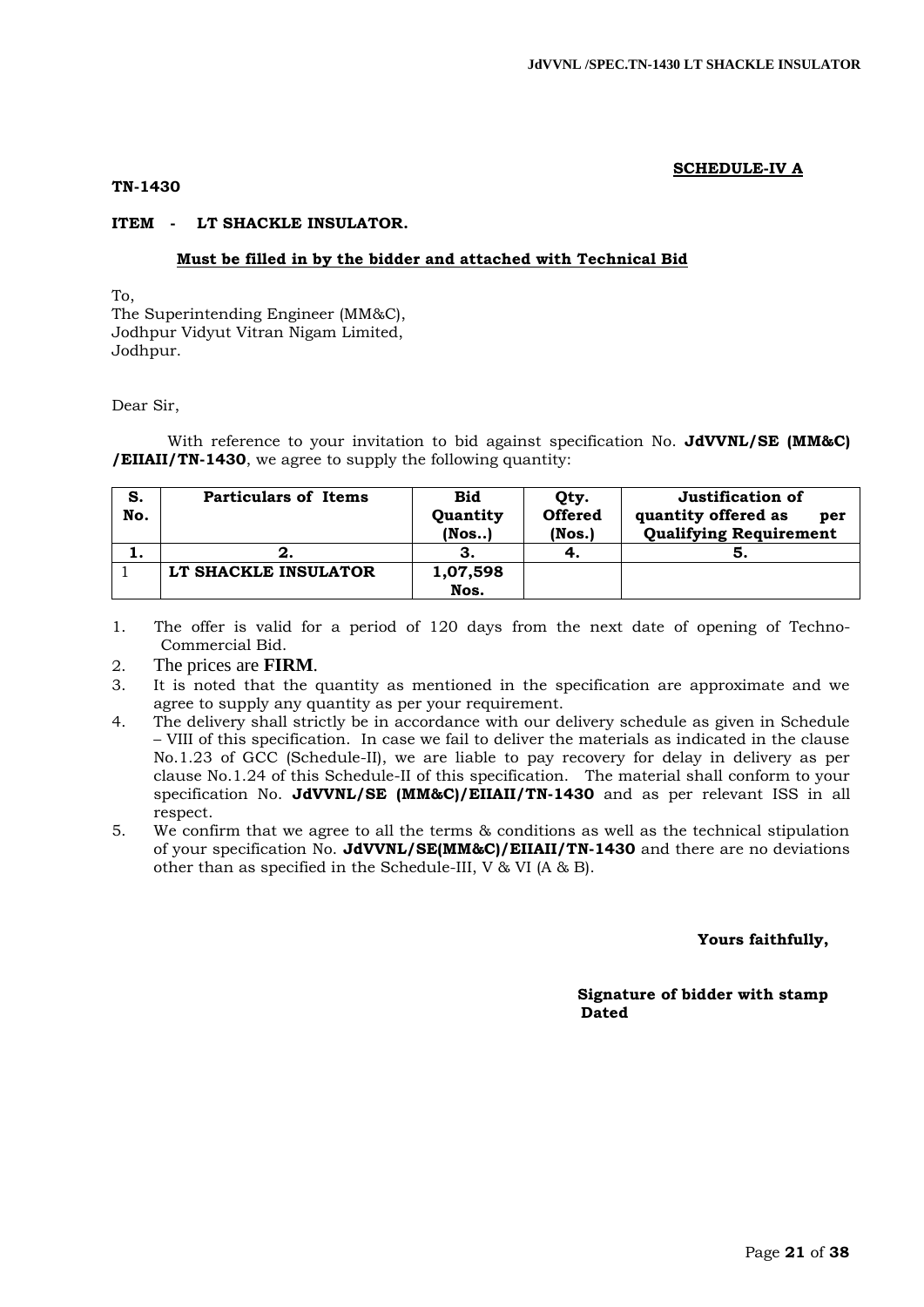**SCHEDULE – V TN-1430**

# **JODHPUR VIDYUT VITRAN NIGAM LIMITED A Govt. of Rajasthan Undertaking**

Statement of guaranteed technical particulars and other performance data for supply of ……………………………………….. (Name of material) against specification no..………………………..

S.No. Particulars of technical & other performance data guaranteed.

Certified that we agree to all the aforesaid technical particulars and other performance data except following :-

| S.No. | Particulars of technical & other | Reasons for           |
|-------|----------------------------------|-----------------------|
|       | Performance data                 | deviations/departure. |

# **(Signature)**

Name & Designation with seal of the bidder.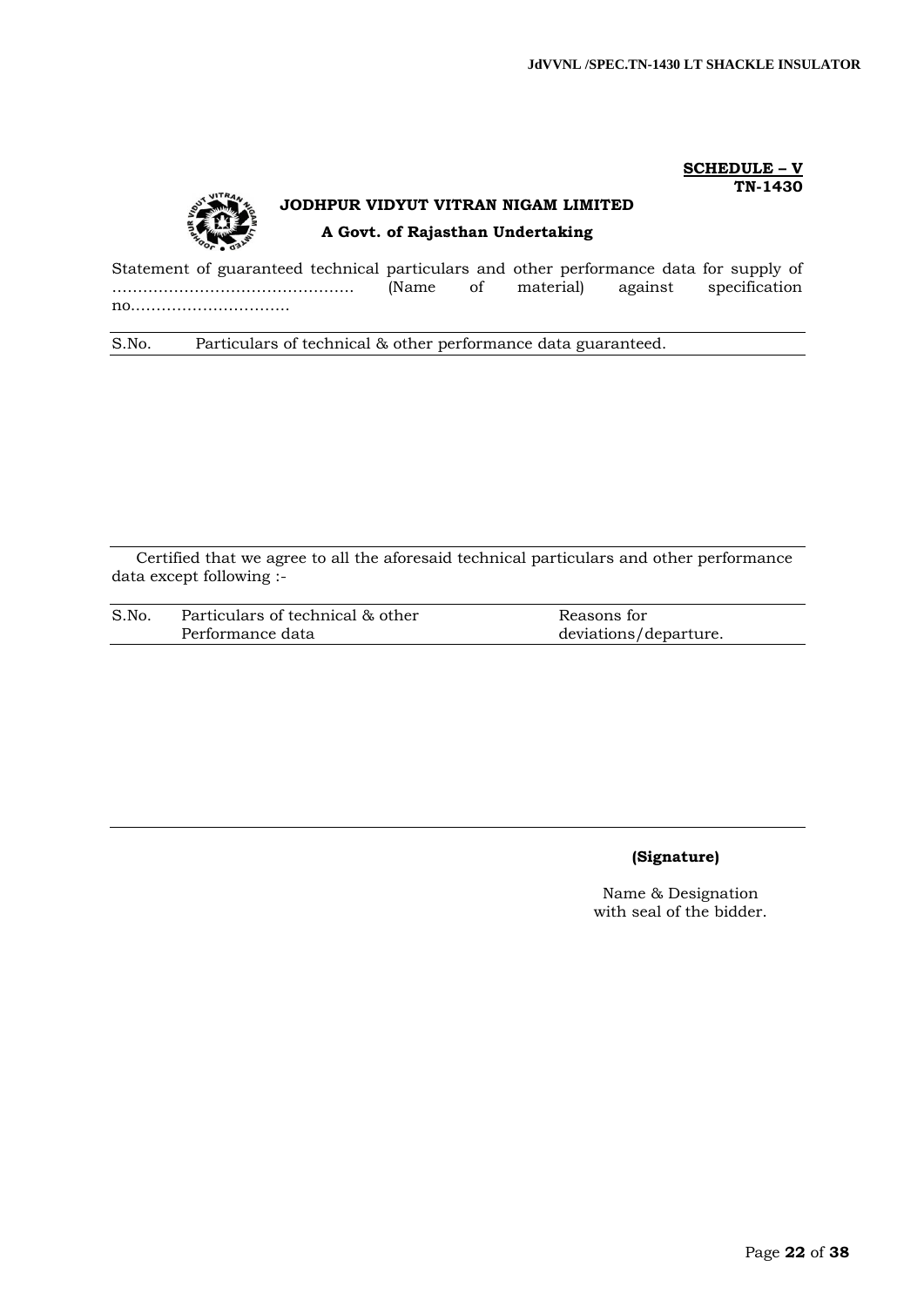# **TN-1430 SCHEDULE-V-A**

# **GUARANTEED TECHNICAL PARTICULARS FOR LT SHACKLE INSULATOR AGAINST TN-1430**

**-------------------------------------------------------------------------------------------------------------**

| 1. Manufacturer's Name & Address<br>i) Office<br>ii) Works<br>2. G.S.T. Registration No |                                                                                                             |
|-----------------------------------------------------------------------------------------|-------------------------------------------------------------------------------------------------------------|
| 3. Standard Specification<br>to which the insulators<br>shall conform                   | $\ddot{\cdot}$<br>IS:1445/1977 with latest amendment                                                        |
| 4. Size of Insulators<br>$\ddot{\cdot}$                                                 | 90mmx70mm brown glazed                                                                                      |
| 5. Tolerance on various                                                                 | $+(0.04d + 1.15mm)$                                                                                         |
| 6. Minimum failing load (KN):                                                           | 11.5KN                                                                                                      |
| 7. Dry power frequency<br>Withstand voltage, KV (rms)                                   | 23KV rms                                                                                                    |
| 8. Wet power frequency                                                                  | 10KV rms                                                                                                    |
| 9. Power frequency puncture :<br>withstandvoltage, KV (rms)                             | 1.3x the actual dry flash over voltage                                                                      |
| 10. Weight per piece (Kg)<br>(approximate)                                              |                                                                                                             |
| 11. Details of packing                                                                  | In double gunny/single HDP bags and each<br>insulator wrapped in grass.<br>Each bag weighingupto50 Kg only. |
| 12. Creepage Distance                                                                   |                                                                                                             |
| 13. Marking                                                                             | : Trade mark/year of manufacture / country<br>/Purchaser's Name i.e. JdVVNL.                                |
| 14. Any other particulars<br>which the bidder may<br>like to give.                      |                                                                                                             |

## **SIGNATURE RUBBER SEAL & Date**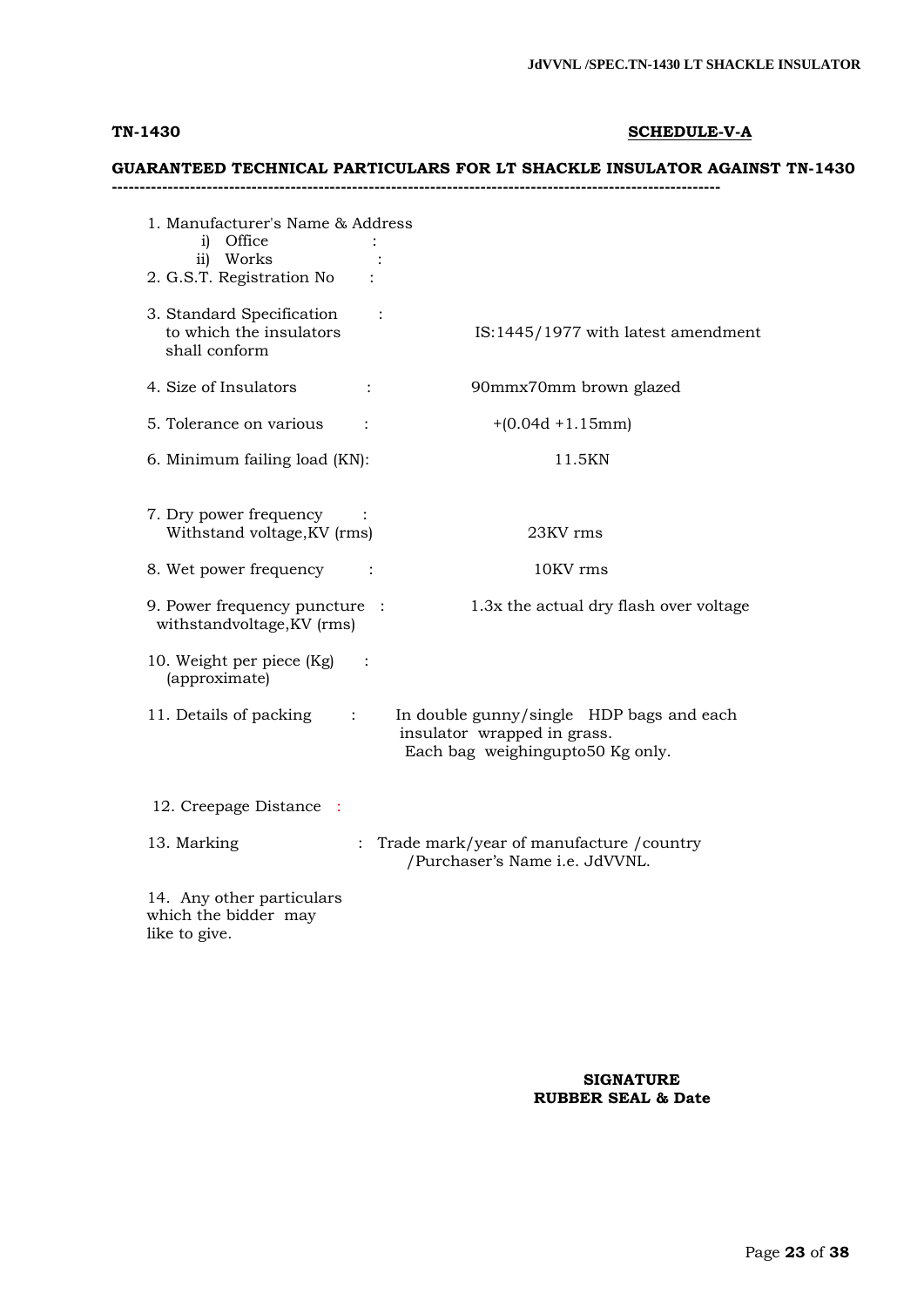#### **SCHEDULE – VI (A) TN-1430**

# **JODHPUR VIDYUT VITRAN NIGAM LIMITED A Govt. of Rajasthan Undertaking DEPARTURE/DEVIATION FROM TECHNICAL SPECIFICATION**

The bidder shall state under this schedule the departure from the Purchaser's specification in respect of technical is as under:-

S.No. Main Deviations from Technical Specification.

Certified that we agree to all the technical specification of the NIT except for the deviation to the extent indicated above.

> **(Signature)** Name & Designation with seal of the bidder.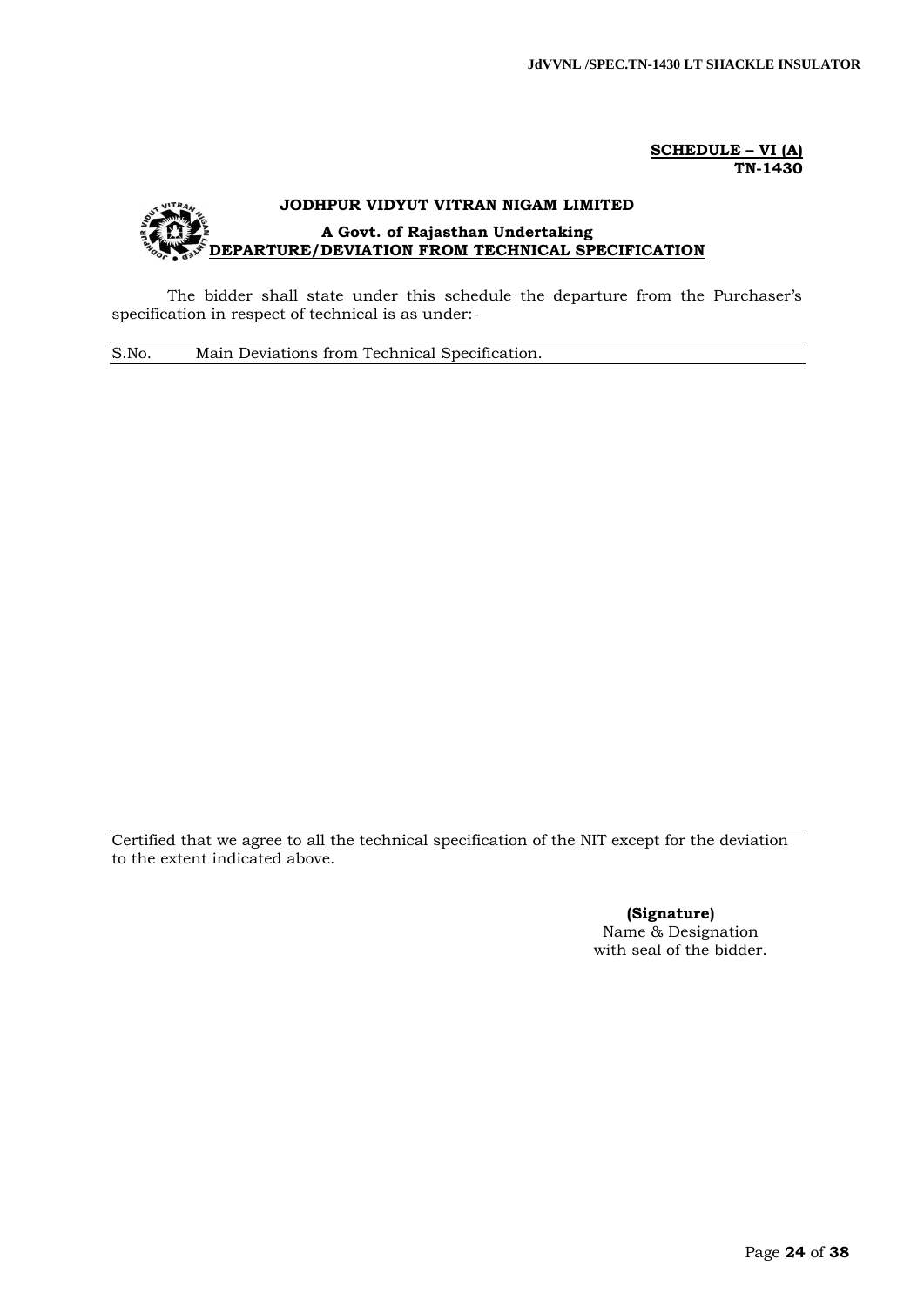# **SCHEDULE – VI (B)**

**TN-1430**



# **JODHPUR VIDYUT VITRAN NIGAM LIMITED A Govt. of Rajasthan Undertaking**

# **DEPARTURE FROM COMMERCIAL TERMS & CONDITIONS OF THE SPECIFICATION**

The bidder shall state under this schedule the departure from the Purchaser's specification in respect of Commercial terms & conditions:-

S.No. Main Deviations from Specification.

Certified that we agree to all the commercial terms & conditions as laid down in General Conditions of Contract to the specification except for the deviation to the extent indicated above.

> **(Signature)** Name & Designation with seal of the bidder.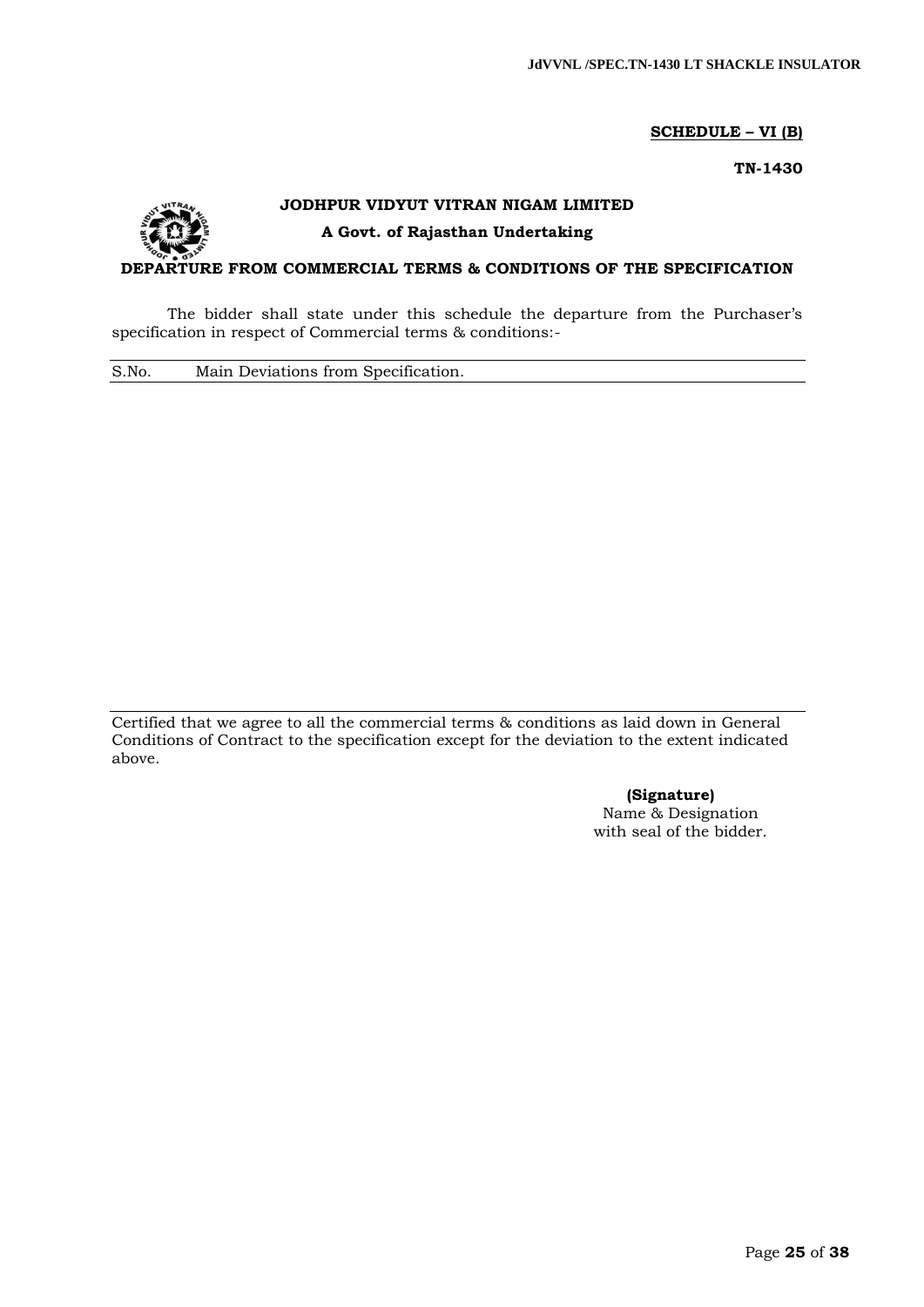#### **SCHEDULE – VII TN-1430**



# **JODHPUR VIDYUT VITRAN NIGAM LIMITED**

**A Govt. of Rajasthan Undertaking**

# **LIST OF PAST SUPPLIES**

The bidder shall state under this schedule whether material and equipments, similar to those offered in the tender have been previously supplied by him. A list shall be given of such orders executed by him together with information regarding the names of purchasing organizations, quantities supplied and when the supplies were affected. This list should be in form given below:-

| of items supplied                 | Nos | & Date | of purchasing authority Completion |         |
|-----------------------------------|-----|--------|------------------------------------|---------|
| S.No. Detailed particulars Qty in |     |        | Order No. Name & details           | Date of |

| If executed partially | whether still<br>Delivery       | Remarks to |
|-----------------------|---------------------------------|------------|
| be mentioned          | stipulated in<br>to be executed |            |
| (Qty. in Nos.)        | order                           |            |
|                       |                                 |            |

**Note:** Separate schedules are to be furnished by the bidder for past supply to the JdVVNL, Jodhpur other State Electricity Boards and other Departments /Organizations.

**(Signature)**

Name & Designation with seal of the bidder.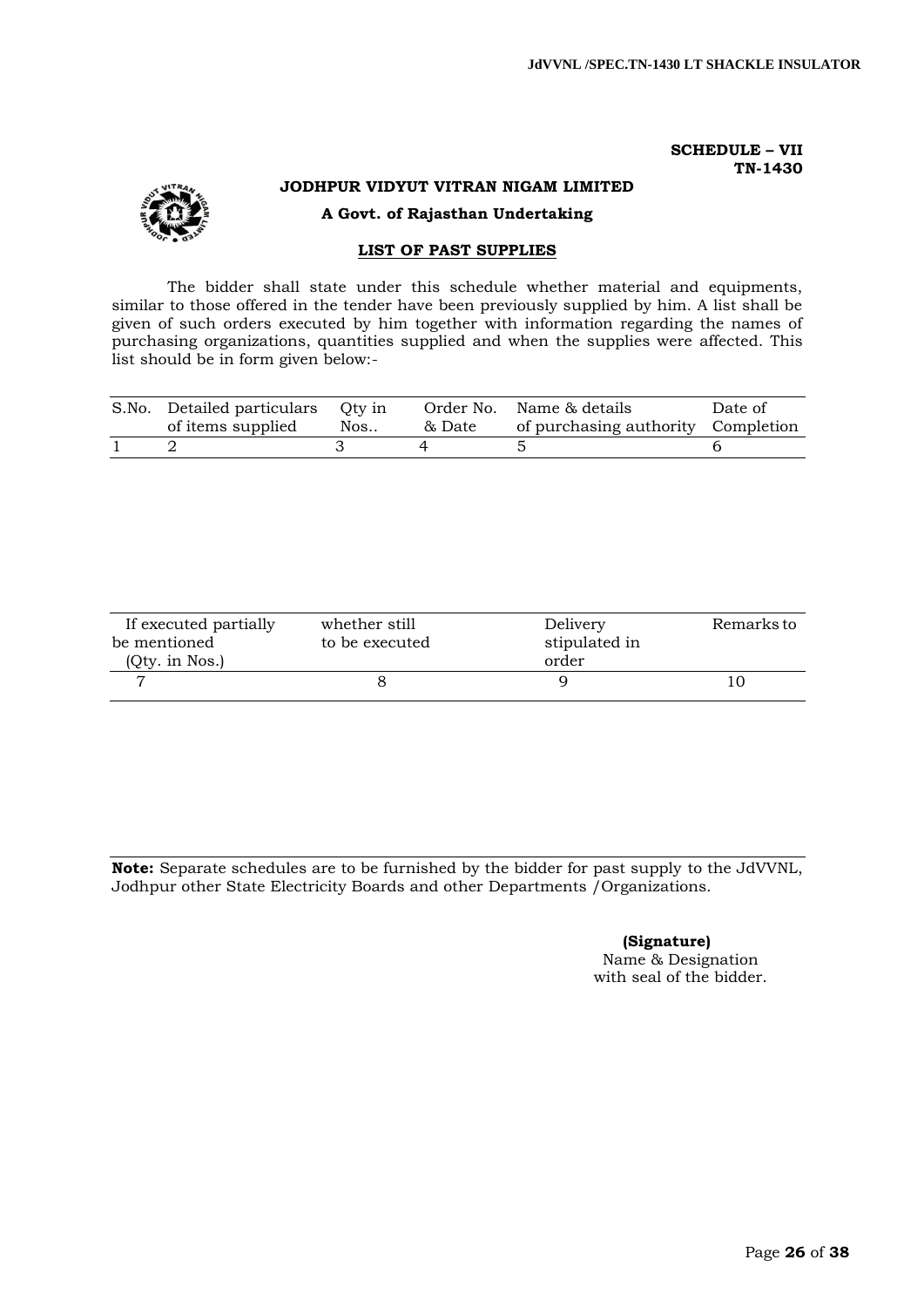# **SCHEDULE-VIIA TN-1430**

#### **TO WHOMSOEVER IT MAY CONCERN**

| This is to certify that $M/s$ . _________<br>(Complete with<br>address) have manufactured and supplied the goods / equipments / material during the<br>following financial year(s) to the Electrical Utilities / Government Departments /<br>Discoms/ SEBs as detailed out below: |                      |            |                         |                     |   |          |             |         |              |    |
|-----------------------------------------------------------------------------------------------------------------------------------------------------------------------------------------------------------------------------------------------------------------------------------|----------------------|------------|-------------------------|---------------------|---|----------|-------------|---------|--------------|----|
| S.No<br>Unit<br>Financial<br>Order No.<br>Ordered<br><b>Detailed</b><br>Name and<br><b>Actual Supplied</b>                                                                                                                                                                        |                      |            |                         |                     |   |          | Rem         |         |              |    |
| <b>Particulars</b><br>year in<br>particulars<br>& date                                                                                                                                                                                                                            |                      |            |                         |                     |   |          | up to       |         | arks         |    |
|                                                                                                                                                                                                                                                                                   | which                | of item(s) | of                      | against<br>which    |   | Quantity | <b>Valu</b> | Quantit | <b>Value</b> |    |
|                                                                                                                                                                                                                                                                                   | material<br>supplied | supplied   | purchasing<br>authority | item(s)<br>supplied |   |          | e<br>(Rs)   | у       | (Rs)         |    |
|                                                                                                                                                                                                                                                                                   | $\mathbf{2}$         | 3          | 4                       | 5                   | 6 | 7        | 8           | 9       | 10           | 11 |
|                                                                                                                                                                                                                                                                                   |                      |            |                         |                     |   |          |             |         |              |    |
|                                                                                                                                                                                                                                                                                   |                      |            |                         |                     |   |          |             |         |              |    |
|                                                                                                                                                                                                                                                                                   |                      |            |                         |                     |   |          |             |         |              |    |

Signature With Seal of the Bidder

 Signature of C.A Name & Designation Name : Address:

Date\_\_\_\_\_\_\_\_\_\_\_\_\_ Place

#### **Membership No:**

The above particulars are true and correct based on explanations, records and books of accounts produced before us. Further the above certificate issued on the request of the company.

CA Firm (

# **NOTE- AN UNDERTAKING FOR THE SAME BE FURNISHED AS DETAILED IN ANNEXURE-I**

**Note:- The CA Certificate should be furnished on the letter head of CA and must be signed by the bidder and C.A. firm. The details i.e. address of C.A. & membership No. shall clearly be mentioned on C.A. certificate. In case C.A. certificate is not signed by the bidder/furnished without membership No. & address of C.A. then same may not be considered for which responsibility rests with the bidder.**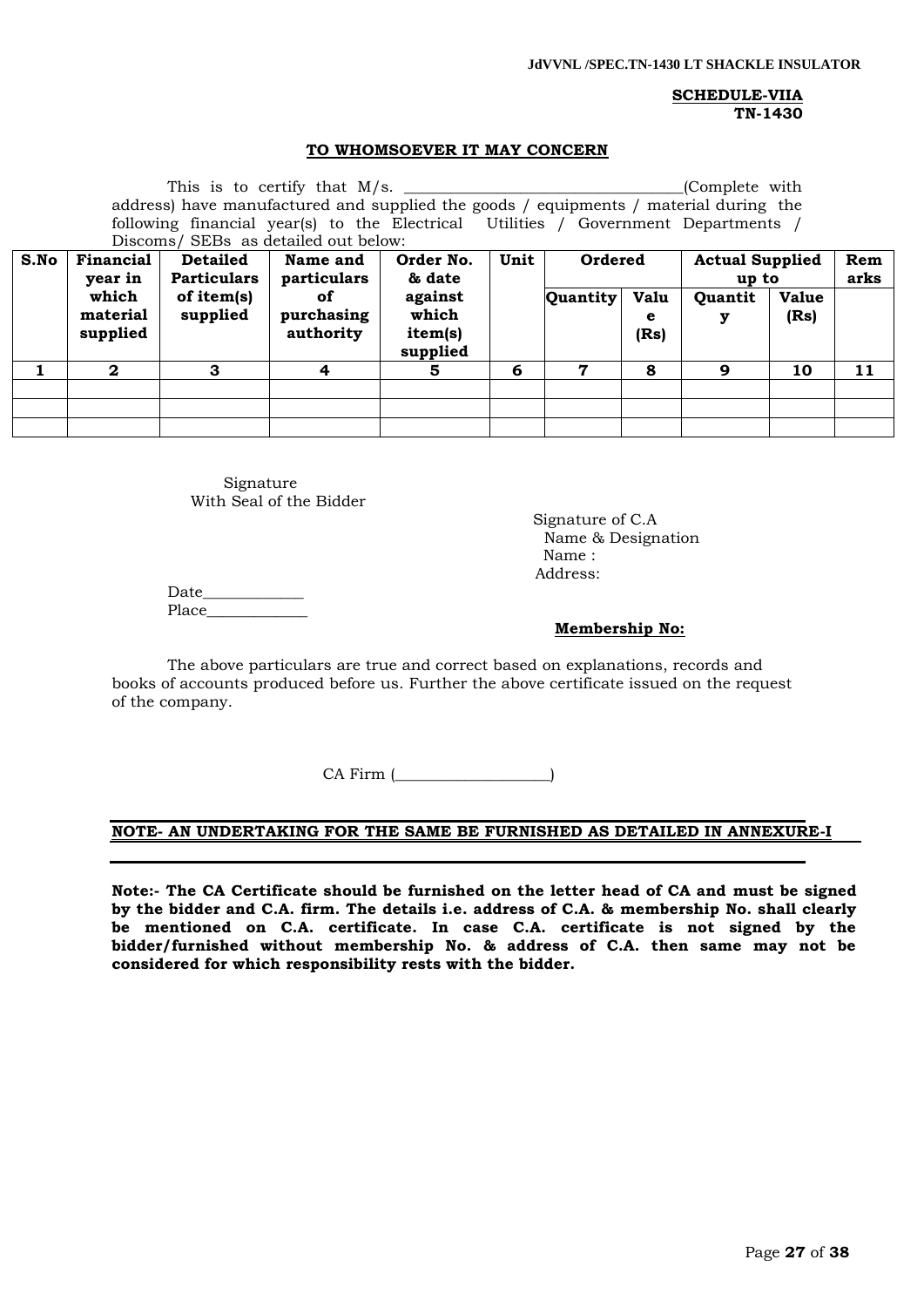# **SCHEDUE-VIII TN-1430**

# **JODHPUR VIDYUT VITRAN NIGAM LIMITED**

#### **DELIVERY SCHEDULE**

#### **PART – A**

The delivery Schedule of the material by the Purchaser Officer is as mentioned hereunder:-

| S.N<br>$\mathbf{o}$ | <b>Particular Of Material</b> |                | Commencement<br>Period                                                      | <b>Rate of Supply</b><br>per Month | Period for<br>Completion of<br>delivery of Entire<br>material |
|---------------------|-------------------------------|----------------|-----------------------------------------------------------------------------|------------------------------------|---------------------------------------------------------------|
|                     | LT<br><b>INSULATOR</b>        | <b>SHACKLE</b> | After 30 Days from<br>the date of receipt<br>of detailed<br>Purchase Order. | In equal monthly<br>installment    | Five Months (5) after<br>commencement<br>period.              |

**Note –** In case ordered quantity is different than quoted quantity, then monthly delivery shall be adjusted proportionately. **Tenders in which monthly delivery schedule as above is not indicated, shall be considered as NON-RESPONSIVE.**

# **PART - B**

In case bidder deviates from the delivery schedule mentioned by the purchaser in Part-A, then the delivery Schedule of the material by the bidder shall be indicated / mentioned as under:-

| S.N | <b>Particular Of Material</b> | Commencement<br>Period | <b>Rate Of</b><br>Supply per<br>Month | Period for Completion of<br>delivery of Entire<br>material |
|-----|-------------------------------|------------------------|---------------------------------------|------------------------------------------------------------|
|     |                               |                        |                                       |                                                            |

**Note**: (i) During the commencement period, the process of model assembly and submission of B.O.M. for approval shall be got completed.

ii) During the commencement period the contractual formalities shall be got completed.

> **Signature Name & Designation With Seal of the Bidder**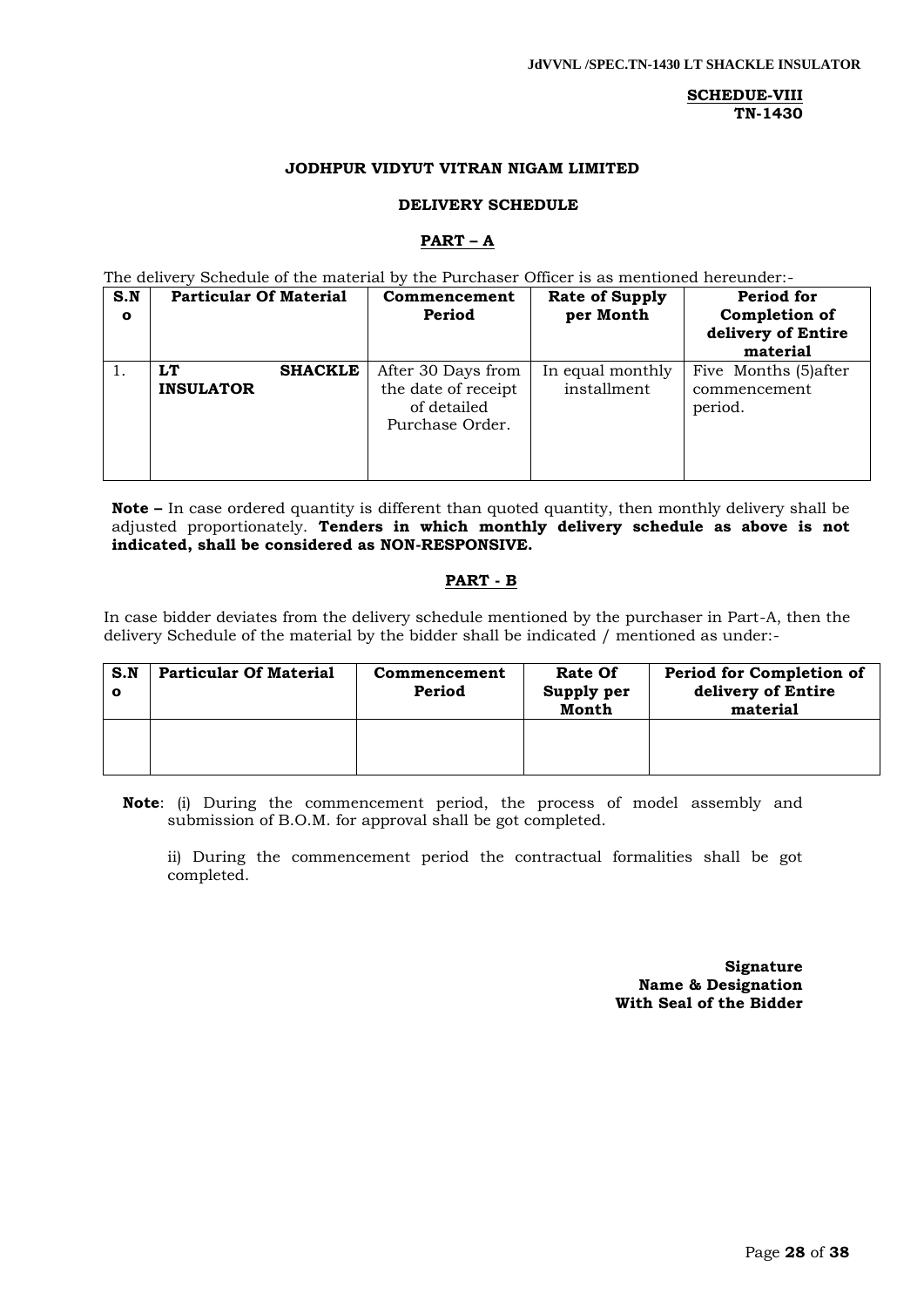# **SCHEDULE – IX**

**TN-1430**



# **JODHPUR VIDYUT VITRAN NIGAM LIMITED**

#### **A Govt. of Rajasthan Undertaking**

List of Equipments and Technical Hands Available with the Firm (To be filled in by the bidders & enclosed with the bid)

Manufacturers and / or their authorized agents who are quoting against this bid are requested to furnish the following information along-with the bid. The Purchaser will have the discretion to ignore the bid without the under noted particulars and/or ignore the bid particulars.

- 1. Name and Address of Manufacturer.
- 2. Place where works exist.
- 3. Details of machinery particularly with B.H.P. of each item installed.
- 4. Details of staff employed in the works.
- 5. Date when started the manufacturing of item under reference.
- 6. List of items manufactured.
- 7. Literature and drawings of items manufactured showing their description, size, design and other important technical particulars.
- 8. Details of order so far, executed alongwith the names of organization to whom supplied.
- 9. Manufacturing capacity.
- 10. Is the workshop open for inspection by the representative of the board, if required?
- 11. Statement of financial resources and Banking Reference alongwith Balance-Sheet for previous two years.
- 12. Testing facilities available for the manufactured articles in the testing laboratory of works.
- 13. Whether the Firm is a small/medium/large scale industry.
- 14. Registration No. with :
	- i. Small Scale, National/State.
	- ii. DGTD
	- iii. State Industries Department.

 **(Signature)** Name & Designation with seal of the bidder.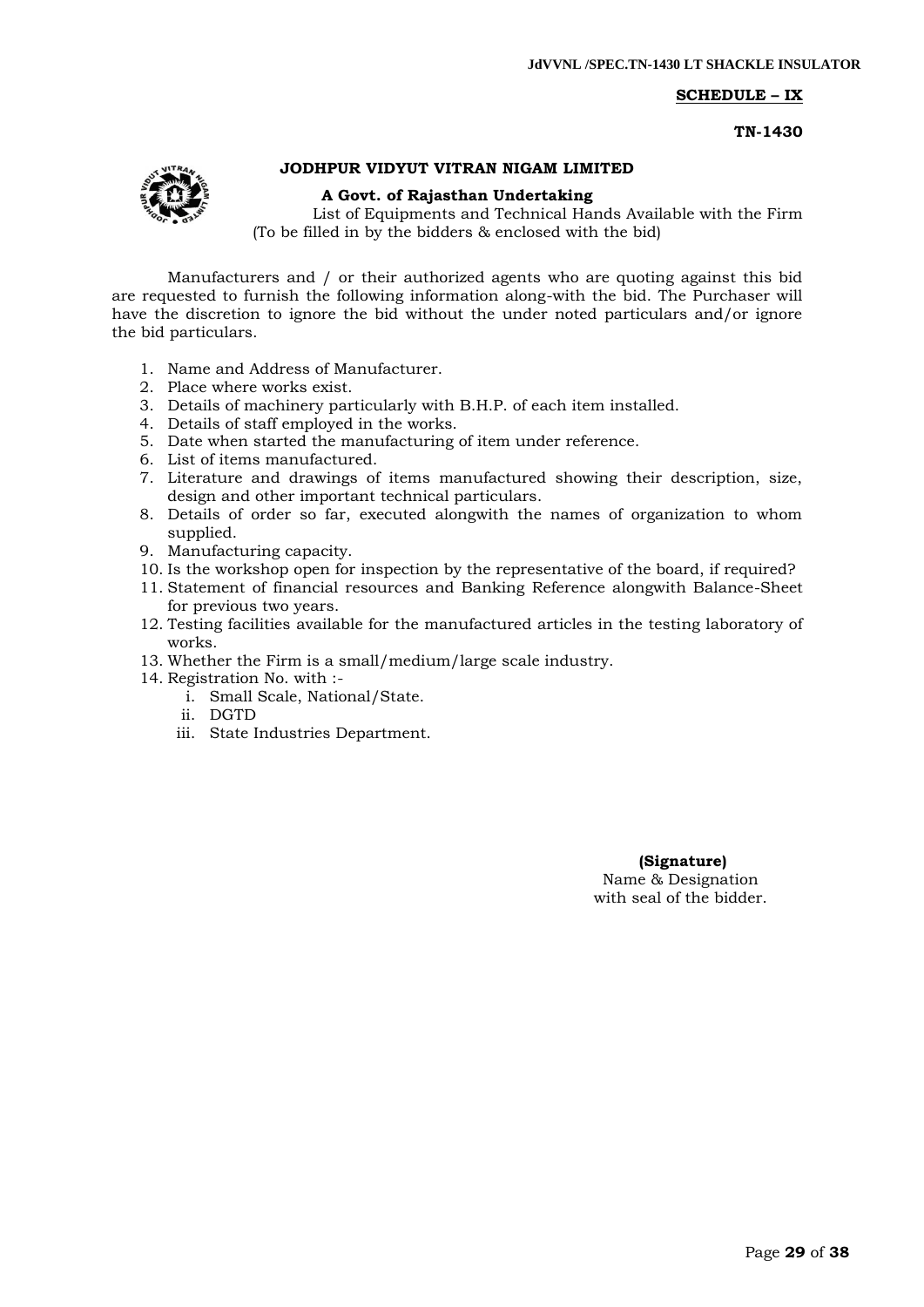# **SCHEDULE – X**

# **(TO BE FURNISHED ON NON-JUDICIAL STAMP WORTH Rs.100/- & DULY NOTARIZED)**

# **FORMAT OF AFFIDAVIT**

| $\mathbf{I}$ and the set of $\mathbf{I}$ | $S/\sigma$                                                                       | _Aged____                                   | Yrs. |                                |  |
|------------------------------------------|----------------------------------------------------------------------------------|---------------------------------------------|------|--------------------------------|--|
| Residing<br>at                           |                                                                                  |                                             |      | Proprietor/Partner/Director of |  |
| M/s                                      |                                                                                  | do hereby solemnly affirm and declare that: |      |                                |  |
|                                          |                                                                                  |                                             |      |                                |  |
|                                          | acknowledgement of Entrepreneurial Memorandum Part II by the District Industries |                                             |      |                                |  |
|                                          |                                                                                  |                                             |      |                                |  |
|                                          | and has been issued manufacture of following items:                              |                                             |      |                                |  |
| Name of Items                            |                                                                                  | Production Capacity (Yearly)                |      |                                |  |

- (i)
- (ii)
- (iii)
- (iv)
- (v)

(b) My/Our above noted acknowledgement of Entrepreneurial Memorandum Part-II has not been cancelled or withdrawn by the Industries Department and that the enterprise is regularly manufacturing the above items.

(c) My/Our enterprise is having all the requisite plant and machinery and is fully equipped to manufacture the above noted items.

Place\_\_\_\_\_\_\_\_\_\_\_\_\_\_\_\_\_\_

Signature of Proprietor/Director Authorized Signatory With Rubber Stamp and date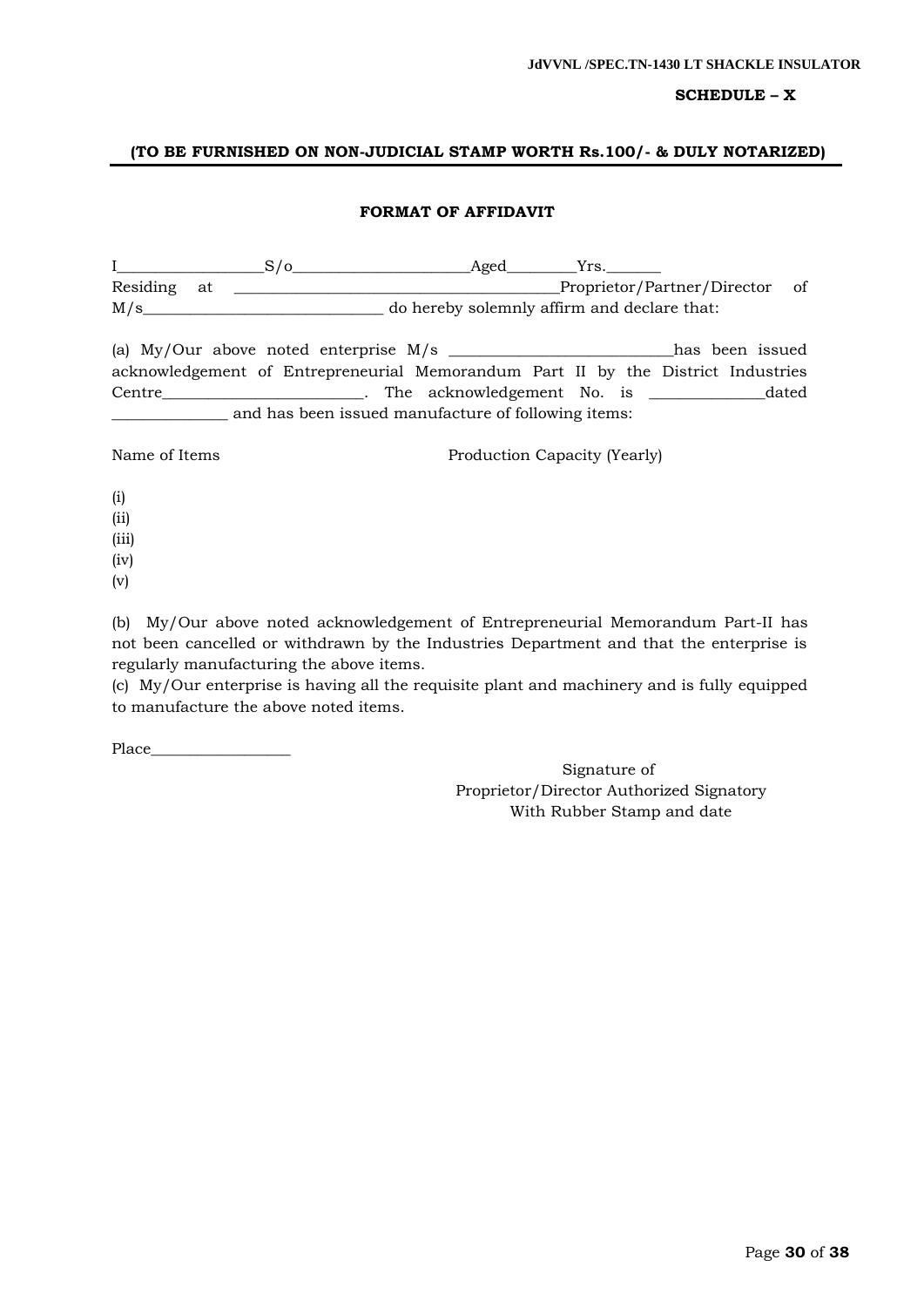#### **Amendments in GCC & ITB**

# **1) Wherever EMD and Security Bank Guarantee (SBG), are appearing in the ITB, GCC & other Bidding Documents, same is hereby replaced by BID SECURITY as under:-**

#### **BID SECURITY**

Bid security shall be 2% **of the estimated value of subject matter of procurement put to bid.** In case of Small Scale Industries of Rajasthan it shall be 0.5% of the **quantity offered** for supply and in case of sick industries, other than Small Scale Industries, whose cases are pending with Board of Industrial and Financial Reconstruction, it shall be 1% of the value of bid. Every bidder, if not exempted, participating in the procurement process shall be required to furnish the bid security as specified in the notice inviting bids.

# **In case SSI unit of Rajasthan quotes the less than the tendered quantity, then they are**  required to furnish Bid Security @ 0.5% of the value of the quantity offered by them, **failing which bid shall be considered non-responsive.**

The Bid Security amount (as applicable) to be paid by Demand Draft/Banker"s Cheque in favour of SR. AO (CASH & CPC), JDVVNL, Jodhpur (payable at Jodhpur) 342003 **upto 4.00 p.m. upto one WORKING day prior to schedule date of opening** of respective bid or Bank Guarantee, in specified format, of a scheduled bank in favor of Superintending Engineer (MM&C), JDVVNL, Jodhpur, **upto 4.00 p.m. upto one WORKING day prior to schedule date of opening** of respective bid and obtain a receipt/acknowledgement thereof. No other mode of deposit shall be accepted. At the time of depositing the Bid Security amount or Bank Guarantee, the bidder shall also furnish self attested and duly attested by Notary, the documentary evidence of SSI unit of Rajasthan or of sick unit (as applicable). along with affidavit as per schedule X on non-judicial stamp of Rs. 100/-

The Bank Guarantee against Bid Security be issued by Nationalized / Scheduled Bank. The same may be accepted after confirmation by issuing Bank. If any Bid Security Bank Guarantee is not in proper format / not confirmed by the issuing Bank the same would not be accepted and the bidder would be immediately shorted out from bid process.

The Micro, Small & Medium Scale Industries of Rajasthan and sick industries, other than Small Scale Industries, whose cases are pending before the Board of Industrial and Financial Reconstruction (BIFR) shall furnish self-attested documentary evidence duly attested by Notary to claim the above.

# **2) Wherever Performance Bank Guarantee (PBG) and Composite Bank Guarantee (CBG) are appearing in the ITB, GCC & other Bidding Documents, same are hereby replaced by PERFORMANCE SECURITY as under:-**

#### **PERFORMANCE SECURITY**

- (i) Performance security shall be solicited from all successful bidders except the department's of the State Government and undertakings, corporations, autonomous bodies, registered societies, co-operative societies which are owned or controlled or managed by the State Government and undertakings of the Central Government. However, a performance security declaration shall be taken from them. The State Government may relax the provision of performance security in particular procurement or any class of procurement.
- (ii) Performance security from the successful bidder shall be taken **5%** (of the amount of supply order in case of established suppliers)/ **1%** (of the amount of supply order in case of Micro, Small & Medium scale industries of Rajasthan)/2%( of the amount of supply order in case of sick industries)/10% (of the amount of supply order in case of other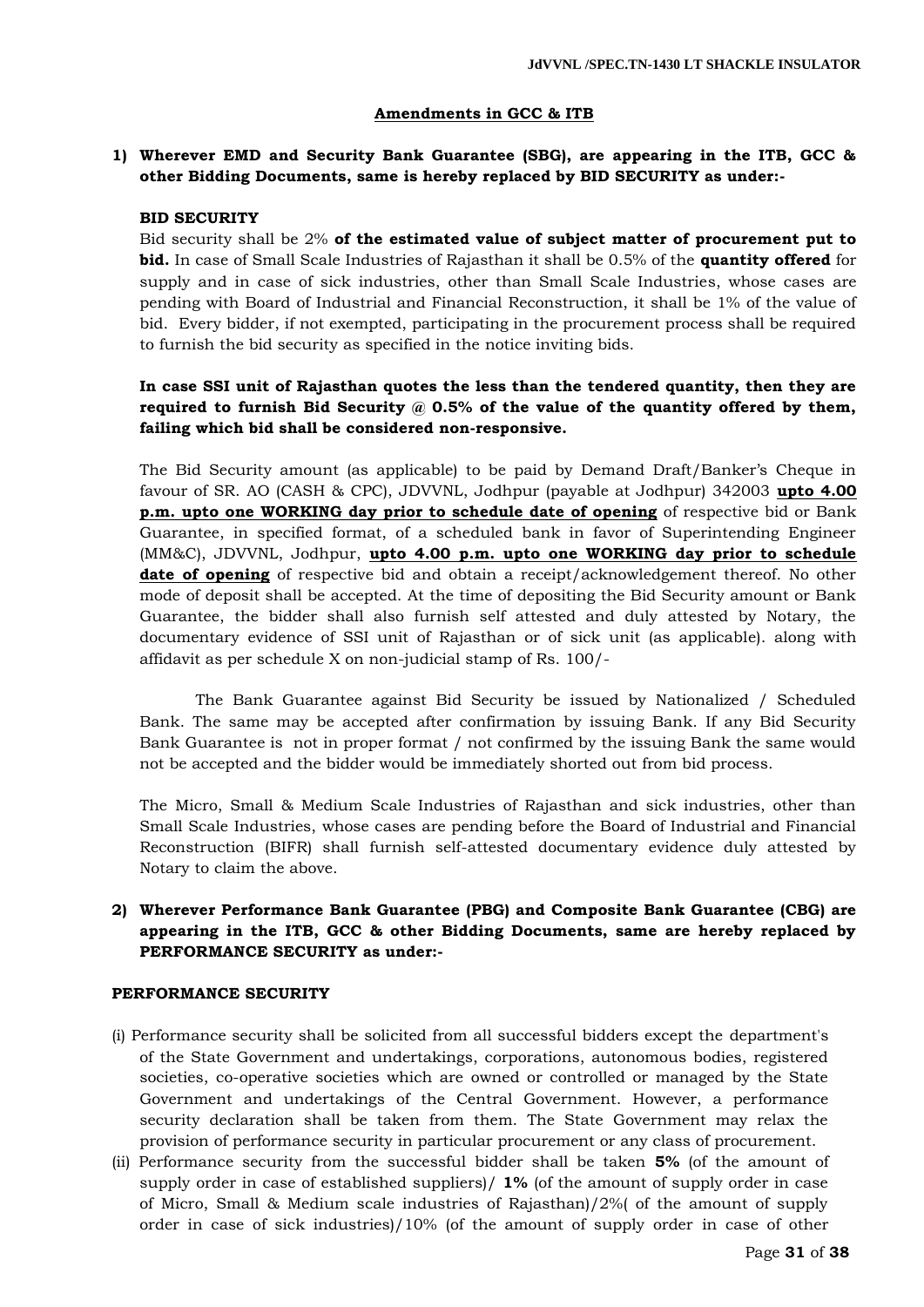suppliers). In case of successful bidder , the amount of bid security may be adjusted in arriving at the amount of the performance security, or refunded if the successful bidder furnishes the full amount of performance security.

#### **3) VENDOR REGISTERATION**

**.**

**The relaxation/exemption given to the registered vendors of the Nigam in respect of EMD/SBG, wherever appearing in the ITB, GCC & other Bidding documents, are hereby WITHDRAWN.**

**4) The indirect taxes i.e. Excise Duty, Service Tax, VAT/CST, Entry Tax etc. mentioned in G.C.C., ITB and other bidding document may now be read as G.S.T.**

**5)** The following amendment is hereby made in GCC Clause No. 1.43 (Due Date of Payment):

 Payment shall be due and payable by the purchaser in accordance with the provision of the contract within a reasonable period from the date of receipt of each invoice by the contractor / supplier duly supported by a certificate of the Engineer. The purchaser will take all possible efforts to make payment to the contractor / supplier generally on **45th day** after receipt of duly verified challans / receipts / bill in the office of paying authority (Sr. Accounts Officer (Cash &CPC) Jodhpur Discom, Jodhpur / Concerned Circle Accounts Officer) and completion of contractual formalities. But in case of delay in payment the purchaser shall not be liable to pay any interest on the outstanding amount to the contractor / supplier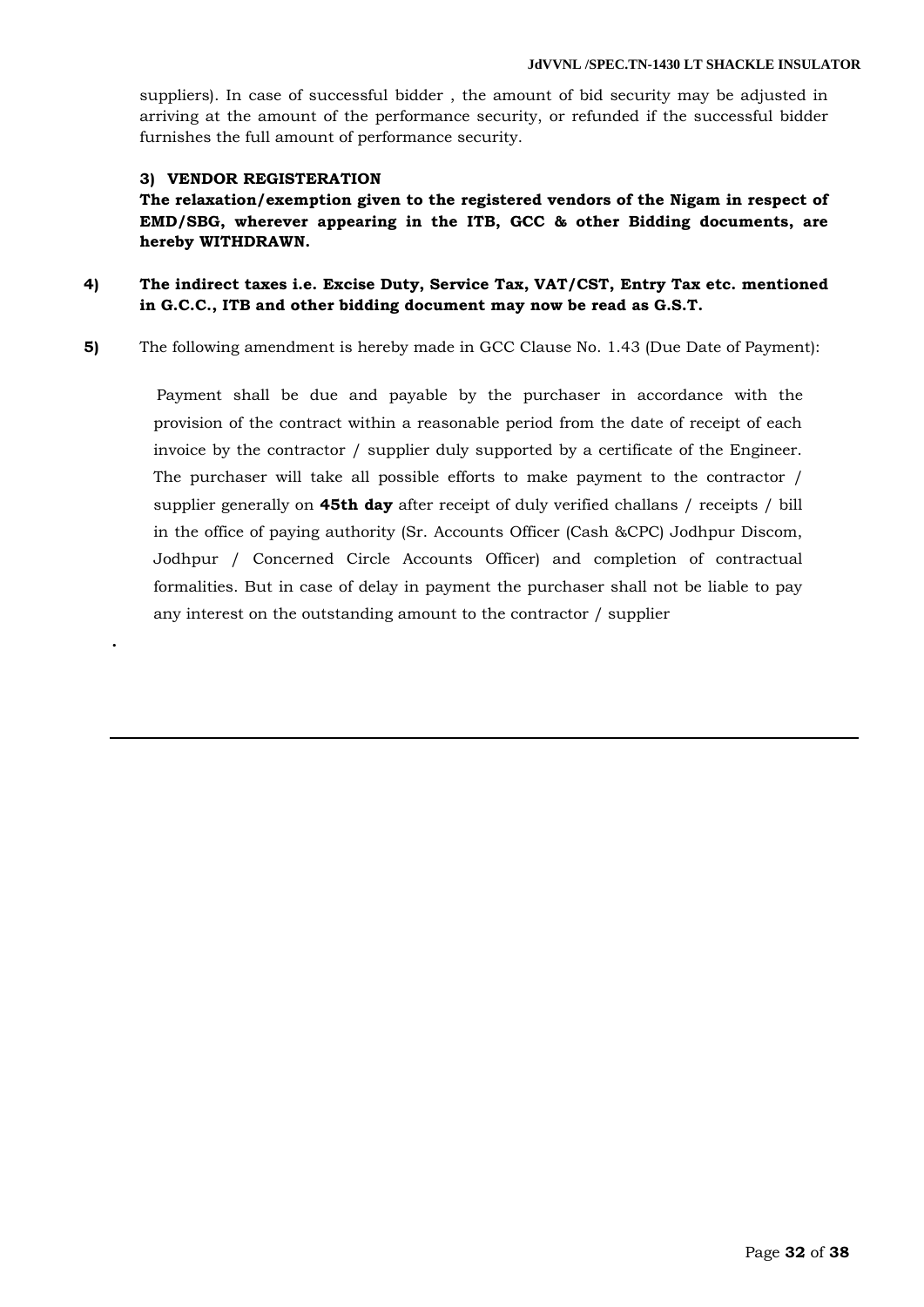#### **APPENDIX-A**

Bank Guarantee No. \_\_\_\_\_\_\_. Security Amount :  $\qquad \qquad$ Issued on dated : \_\_\_\_\_\_\_\_. Valid upto : \_\_\_\_\_\_\_\_. Claim upto / Grace period:

#### **PERFORMA OF BANK GUARANTEE FOR BID SECURITY**

(Bank Guarantee in lieu of bid Security on non-judicial Stamp Paper of Rajasthan State of 0.25% of the B.G. value or Rs.25,000/-, whichever is less)

To,

The Superintending Engineer (MM&C), Jodhpur Vidyut Vitaran Nigam Limited, Jodhpur.

- 1. Whereas \_\_\_\_\_\_\_\_\_\_\_\_\_\_\_\_ (name of the Bidder) (hereinafter called "the Bidder") has submitted its bid dated \_\_\_\_\_\_\_ (date of submission of bid) for \_\_\_\_\_\_\_\_\_ (name of contract/ name of the material with Bid no. / TN No. \_\_\_\_\_) (hereinafter called "the Bid").
- 2. KNOW ALL PEOPLE by these presents that WE \_\_\_\_\_\_\_\_\_\_\_\_ (name and address of branch of Bank ) of \_\_\_\_\_\_\_\_\_ (name of country), having our registered office at \_\_\_\_\_\_\_\_\_\_\_\_\_\_\_\_\_\_\_\_\_\_ (addresses of bank) (hereinafter called "the Bank"), are bound unto \_\_\_\_\_\_\_\_\_\_\_\_\_\_\_ (name of Purchaser) (hereinafter called "the Purchaser") in the sum of Rs. \*\_\_\_\_\_\_\_\_\_\_\_\_\_ for which payment well and truly to be made to the said Purchaser, the Bank binds itself, its successors, and assigns by these presents sealed with the Common Seal of the said Bank this \_\_\_\_\_\_\_ day of \_\_\_\_\_\_ 20\_\_\_\_.
- 3. THE CONDITIONS of this obligation are :
	- i. If the bidder withdraws its Bid during the period of bid validity specified by the Bidder in the Bid Form; or
	- ii. If the bidder refuses to accept the correction of error in his Bid; or
	- iii. If the bidder, having been notified of the acceptance of its Bid by the purchaser during the period of bid validity:
	- a. Fails or refuses to execute the Contract Agreement within the time specified in purchase / work order, if required, or
	- b. Fails or refuses to furnish the performance security within the time specified in purchase / work order in accordance with the GCC, or
	- c. Fails to commence supply of goods or services or execute work as per purchase / work order within time specified.
	- iv. If the bidder breaches any provision of the Code of integrity specified in the RTPP Act and Chapter VI of the RTPP Rules.
- 4. We undertake unconditionally and irrevocably to guarantee as primary obligator and not as surety merely to pay to the purchaser a sum of Rs. \_\_\_\_\_\_\_\_\_\_\_ (in words Rs. \_\_\_\_\_\_\_\_\_\_\_\_\_\_\_\_\_\_\_\_\_\_\_\_\_\_\_\_\_\_\_\_\_\_\_\_\_\_) upon receipt of its first written demand, without the purchaser having to substantiate its demand, provided that in its demand the Purchaser will note that the amount claimed by it is due to it owing to the occurrence of one or all of the above three conditions specifying the occurred condition or conditions.
- 5. The decision of the Superintending Engineer (MM&C), Jodhpur Vidyut Vitaran Nigam Limited, Jodhpur shall be final whether breach has been committed on the right to demand the amount of guarantee from us which has accrued to the purchaser.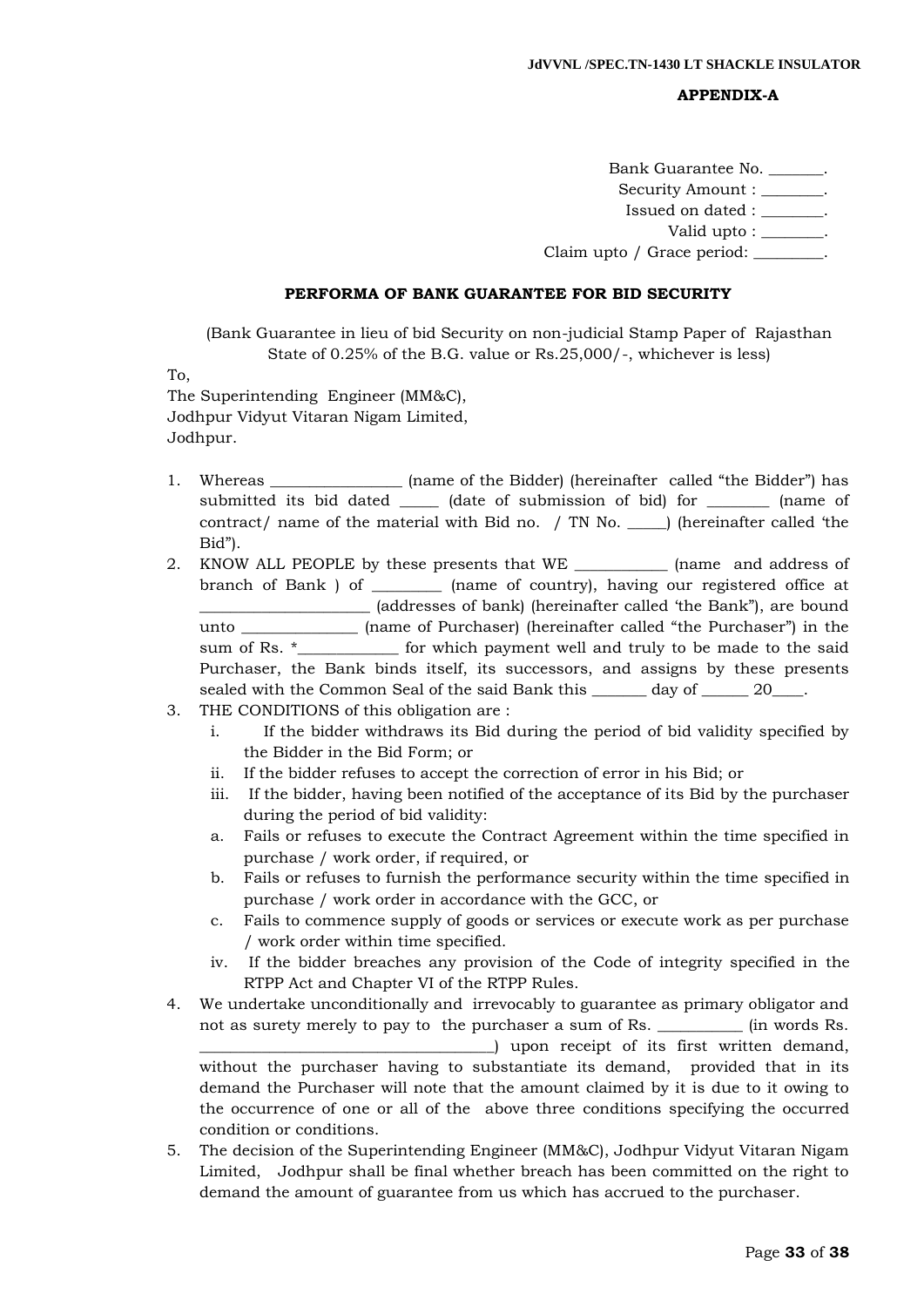- 6. This guarantee shall not cease or determine, if the purchaser grants time or indulgence or vary the terms of the contract with the Contractor or without our consent or knowledge.
- 7. The guarantee herein contained shall not be affected by any change in the constitution of the Contractor.
- 8. We \_\_\_\_\_\_\_\_\_\_(Bank Name) further undertake not to revoke this guarantee during its currency except with the previous consent of the Superintending Engineer (MM&C), Jodhpur Vidyut Vitran Nigam Limited, Jodhpur.
- 9. All disputes arising under the said guarantee between the Bank and the Nigam or between the Contractor and the Nigam pertaining to the guarantee, shall be subject to the jurisdiction of the Courts in Jodhpur, Rajasthan alone.
- 10. This guarantee will remain in force up to and including one hundred eighty (180) days after the date of the opening of bids, i.e. upto \_\_\_\_\_\_\_\_\_\_\_, with a further grace period of Ninety (90) days and any demand in respect thereof should reach the Bank not later than the above date.

Yours faithfully, Bankers (EXECUTANT) Signed by the above named Bank in presence of : (signature with full Name and Address)

Witness :

.

 $1.$  $2_{-}$ 

Attested by Notary Public, First Class Magistrate or directly confirmed by the executing Bank.

\* The Bidder should insert the amount of the guarantee in words and figures denominated in the currency of bid.

**Note** : In case the bid is submitted by a Joint Venture, the Bid Bank guarantee shall be in the name of Lead partner or in the name of joint venture partners submitting the Bid covering all the partners of the joint venture.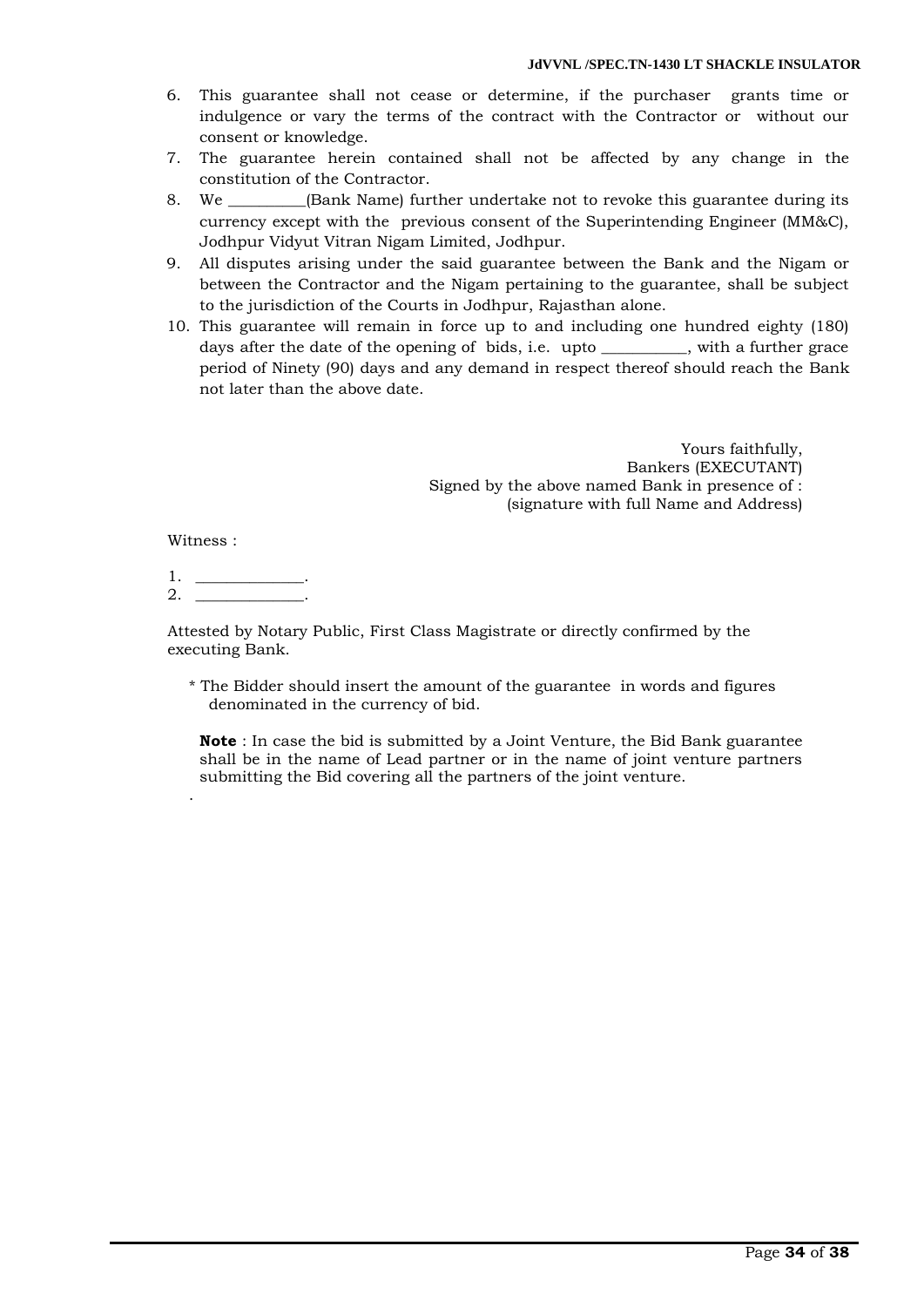#### **Appendix-B**

# **IMPORTANT INSTRUCTION**

- 1. All the intending bidders are requested to submit hard copy of all the document(s), uploaded on the e-procurement web-portal, in a sealed envelop in the office of the SE (MM & C), JdVVNL, Jodhpur. This sealed envelop shall be opened on the same date of bid opening i.e. on website of e.proc.rajasthan.
- *2. Bidders are requested to read the bid documents very carefully and upload their bid well in time. Please note that no further chance shall be given for attending shortcoming(s), if any and in the event of shortcoming in any tender document(s), the bid is likely to be rejected.*
- 3. At the time of accepting counter offer given or at the time of negotiation, bidders change the quantity of original offer & give the conditional acceptance of counter offer which is not in accordance with RTPP rules and Act therefore Negotiation with the bidders or counter offer given to bidder shall be accepted in terms of price only. Restriction on quantity to be supplied or any other conditional offer shall not be accepted. If any conditional offer is given then that bidder shall be treated for violation of the code of integrity in terms of sec 11 of RTPP Act and Rule 80 of RTPP Rules and action shall be taken against defaulter bidder in accordance with RTPP Rules and Act.
- 4. In case of bid security deposited, the firm deposits lesser security than the required amount, bid shall be rejected.
- 5. As per notification SO 165 issued by Fin. Dept. dt. 19.11.2015 on reference to RTPP rules, "clause 8(A)" bidding document shall be provided to MSME at 50% of prescribed cost.
- 6. RTPP Act 2012 & RTPP rules 2013 shall be applicable for the procurement process.
- 7. A declaration regarding debarment/blacklisting/code of integrity shall be given by bidder in Annx-'A'.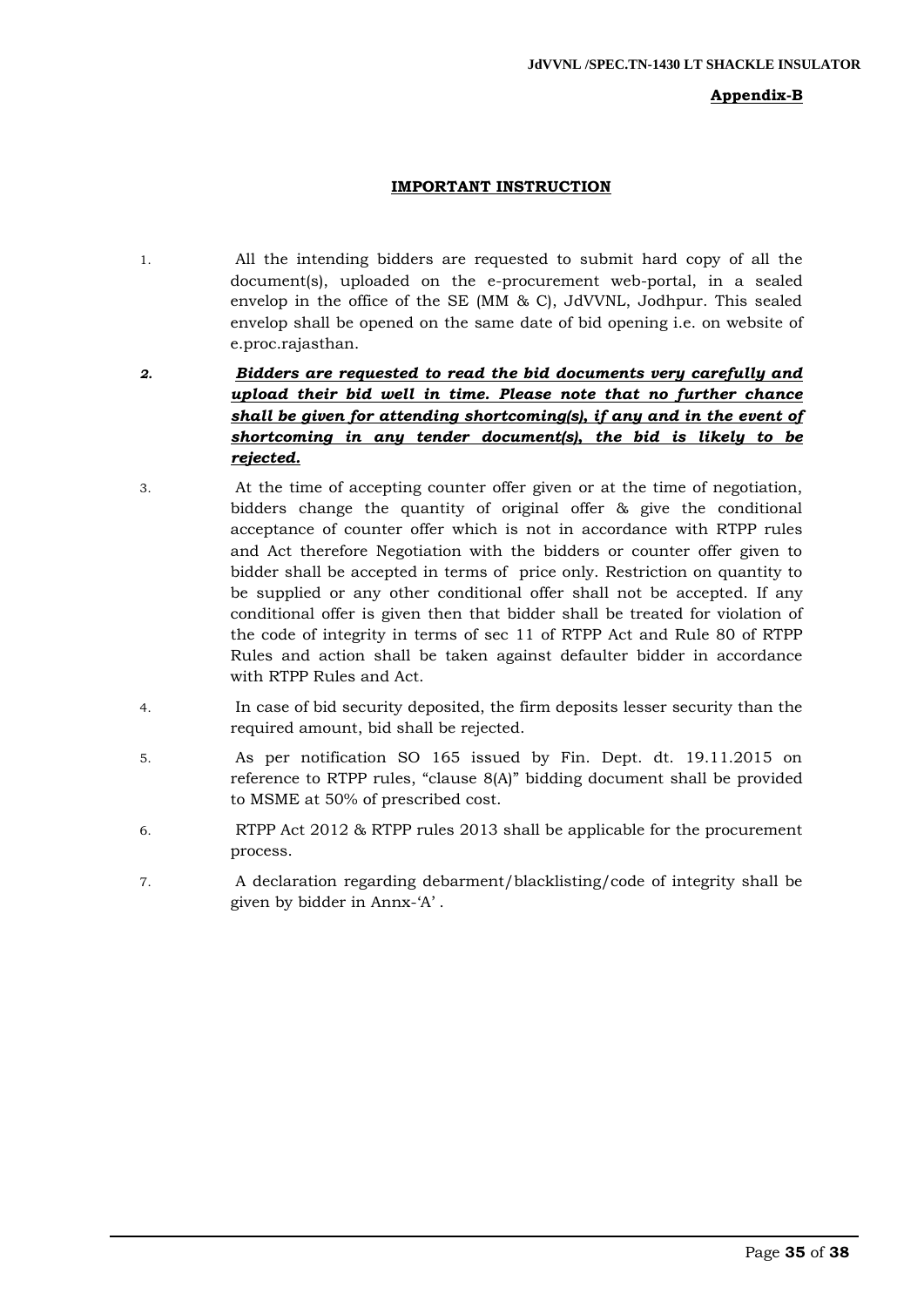# **ANNEXURE-A**

# **SELF ATTESTED UNDERTAKING TO BE GIVEN ON FIRM'S LETTER HEAD**

 **We, the undersigned declare that:**

- **1. Our firm, its affiliates of subsidiaries including any subcontractor or suppliers for any part of the contract have not debarred by the state government or the procuring entity or a regulatory authority under any applicable law.**
- **2. We declare that we have complied with and shall continue to comply with the provision of the code of integrity including conflict of interest as specified for bidders in the RTPP Act 2012, RTPP Rules 2013 and the bidding document during the procurement process and execution of contract till completion of all our obligation under contract.**

**Firm's Name Seal & Signature**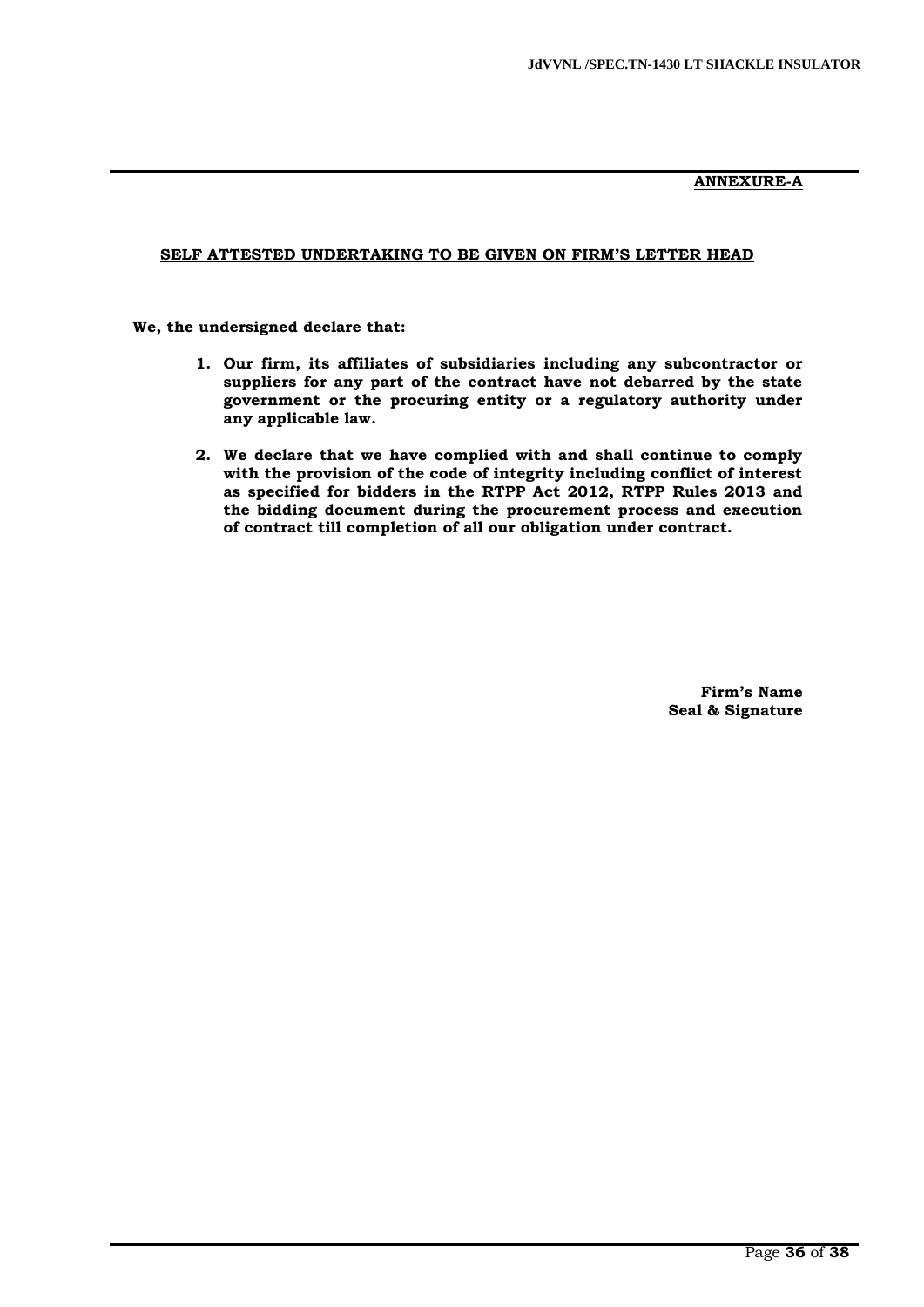#### **ANNEXURE-I**

# **UNDERTAKING FOR CA CERTIFICATE (TO BE FURNISHED ON NON-JUDICIAL STAMP WORTH Rs.100/- & DULY NOTARIZED)**

I/WE UNDERTAKE THAT THE CA CERTIFICATE SUBMITTED AS PER THE REQUIREMENT OF PRE-QUALIFICATION REQUIREMENTS, FOR ADJUDGING THE PAST SUPPLIES ,UNDER THE SUBJECT TENDER, TN-\_**\_\_\_\_\_\_\_\_\_\_\_** , IS CORRECT AND I, UNDERSIGNED WILL BE SOLELY RESPONSIBLE FOR ANY DEVAITION/ DISCREPANCY/ IN-CORRECT INFORMATION , IF EVER NOTICED IN THE CA CERTIFICATE.

FURHER, IN CASE, IF ANY DEVAITION/DISCREPANCY/IN-CORRECT INFORMATION IS NOTICED IN THE CA CERTIFICATE FURNISHED WITH THE BID, AT ANY STAGE DURING PROCESSING/ CURRENCY OF TENDER, DISCOM CAN TAKE THE ACTION AGAINST THE FIRM  $M/s$ 

\_\_\_\_\_\_\_\_\_\_\_\_\_\_\_\_\_\_\_\_\_\_\_\_\_\_\_\_\_\_\_\_\_\_\_\_\_\_\_\_\_\_\_\_\_\_\_\_\_\_\_\_AS PER THE RULES & REGULATIONS.

 **(SIGNATURE)** NAME & DESIGNATION WITH SEAL OF THE BIDDER